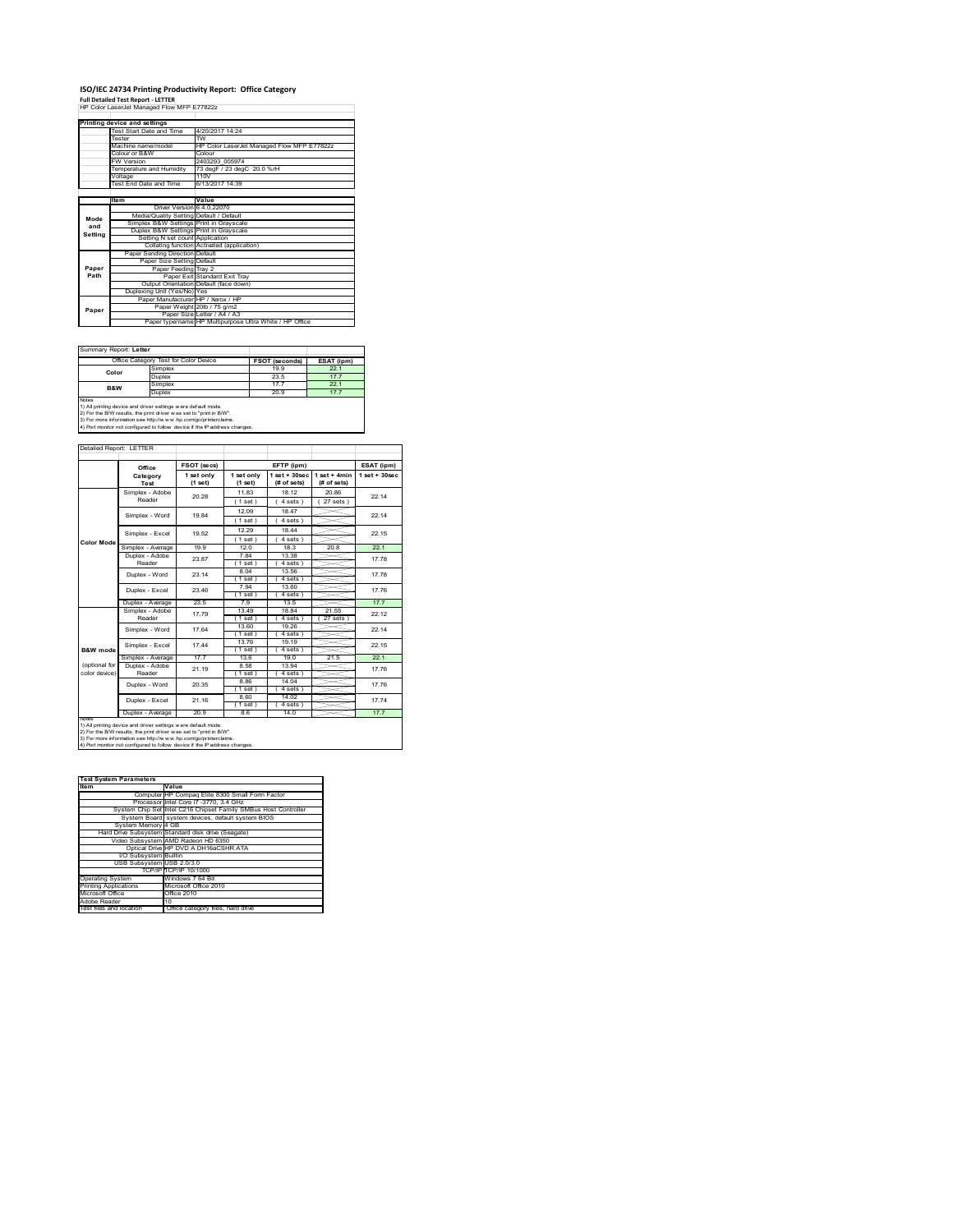# **ISO/IEC 24734 Printing Productivity Report: Office Category Full Detailed Test Report ‐ A4** HP Color LaserJet Managed Flow MFP E77822z

|         | Printing device and settings            |                                                         |  |  |
|---------|-----------------------------------------|---------------------------------------------------------|--|--|
|         | Test Start Date and Time                | 4/20/2017 14:24                                         |  |  |
|         | Tester                                  | <b>TW</b>                                               |  |  |
|         | Machine name/model                      | HP Color LaserJet Managed Flow MFP E77822z              |  |  |
|         | Colour or B&W                           | Colour                                                  |  |  |
|         | <b>FW Version</b>                       | 2403293 005974                                          |  |  |
|         | Temperature and Humidity                | 73 degF / 23 degC 20.0 %rH                              |  |  |
|         | Voltage                                 | 110V                                                    |  |  |
|         | Test End Date and Time                  | 6/13/2017 14:39                                         |  |  |
|         |                                         |                                                         |  |  |
|         | ltem                                    | Value                                                   |  |  |
|         | Driver Version 6.4.0.22070              |                                                         |  |  |
| Mode    | Media/Quality Setting Default / Default |                                                         |  |  |
| and     | Simplex B&W Settings Print in Grayscale |                                                         |  |  |
| Settina | Duplex B&W Settings Print in Grayscale  |                                                         |  |  |
|         | Setting N set count Application         |                                                         |  |  |
|         |                                         | Collating function Activated (application)              |  |  |
|         | Paper Sending Direction Default         |                                                         |  |  |
|         | Paper Size Setting Default              |                                                         |  |  |
| Paper   | Paper Feeding Tray 2                    |                                                         |  |  |
| Path    |                                         | Paper Exit Standard Exit Trav                           |  |  |
|         |                                         | Output Orientation Default (face down)                  |  |  |
|         | Duplexing Unit (Yes/No) Yes             |                                                         |  |  |
|         | Paper Manufacturer HP / Xerox / HP      |                                                         |  |  |
| Paper   |                                         | Paper Weight 20lb / 75 g/m2                             |  |  |
|         |                                         | Paper Size Letter / A4 / A3                             |  |  |
|         |                                         | Paper type/name HP Multipurpose Ultra White / HP Office |  |  |

#### Summary Report: **A4**

| Summary Report: A4                                                                                                                                                                                                   |                                       |                |            |  |
|----------------------------------------------------------------------------------------------------------------------------------------------------------------------------------------------------------------------|---------------------------------------|----------------|------------|--|
|                                                                                                                                                                                                                      | Office Category Test for Color Device | FSOT (seconds) | ESAT (ipm) |  |
| Colour                                                                                                                                                                                                               | Simplex                               | 19.9           | 22.1       |  |
|                                                                                                                                                                                                                      | <b>Duplex</b>                         | 23.5           | 17.8       |  |
| B&W                                                                                                                                                                                                                  | Simplex                               | 17.6           | 22.1       |  |
|                                                                                                                                                                                                                      | Duplex                                | 20.9           | 17.8       |  |
| Notes<br>1) All printing device and driver settings were default mode.                                                                                                                                               |                                       |                |            |  |
| 2) For the B/W results, the print driver was set to "print in B/W".<br>3) For more information see http://www.hp.com/go/printerclaims.<br>4) Port monitor not configured to follow device if the IP address changes. |                                       |                |            |  |

 $\overline{\phantom{0}}$ 

|               | Office                    | FSOT (secs)           |                         | EFTP (ipm)                     |                               | ESAT (ipm)         |
|---------------|---------------------------|-----------------------|-------------------------|--------------------------------|-------------------------------|--------------------|
|               | Category<br>Test          | 1 set only<br>(1 set) | 1 set only<br>$(1$ set) | $1$ set + 30sec<br>(# of sets) | $1$ set + 4min<br>(# of sets) | $1$ set $+30$ sec. |
|               | Simplex - Adobe<br>Reader | 20.25                 | 1185                    | 18 03                          | 20.98                         | 22 15              |
|               |                           |                       | (1 set)                 | 4 sets)                        | 24 sets 1                     |                    |
|               | Simplex - Word            | 19.83                 | 12 10                   | 18.46                          |                               | 22.12              |
|               |                           |                       | $(1$ set)               | 4 sets)                        |                               |                    |
| Colour        | Simplex - Excel           | 19.57                 | 12.26                   | 18.20                          |                               | 22 15              |
| Mode          |                           |                       | (1 set)                 | 4 sets)                        |                               |                    |
|               | Simplex - Average         | 19.9                  | 120                     | 18.2                           | 20.9                          | 22.1               |
|               | Duplex - Adobe            | 23.93                 | 782                     | 13 40                          |                               | 1784               |
|               | Reader                    |                       | $1$ set $)$             | 4 sets)                        |                               |                    |
|               | Duplex - Word             | 23.37                 | 7.96                    | 13.60                          |                               | 1784               |
|               |                           |                       | $1$ set $)$<br>8.06     | 4 sets 1                       |                               |                    |
|               | Duplex - Excel            | 23.02                 | (1 set)                 | 13.58<br>4 sets                |                               | 1784               |
|               | Duplex - Average          | 23.5                  | 79                      | 13.5                           |                               | 178                |
|               | Simplex - Adobe           |                       | 13.47                   | 19 03                          | 21 20                         |                    |
|               | Reader                    | 1782                  | $(1$ set)               | 4 sets 1                       | $24$ sets $)$                 | 22 14              |
|               | Simplex - Word            |                       | 13.78                   | 19.25                          |                               | 22 14              |
|               |                           | 1741                  | $(1$ set)               | 4 sets 1                       |                               |                    |
|               | Simplex - Excel           | 1740                  | 13.78                   | 19.18                          |                               | 22 12              |
| B&W mode      |                           |                       | $(1$ set)               | 4 sets                         |                               |                    |
|               | Simplex - Average         | 176                   | 136                     | 19 1                           | 212                           | 221                |
| (optional for | Duplex - Adobe            | 21 23                 | 8.58                    | 13.86                          |                               | 17.80              |
| color device) | Reader                    |                       | $Test$ )                | 4 sets                         |                               |                    |
|               | Duplex - Word             | 20.62                 | 874                     | 14 02                          |                               | 1782               |
|               |                           |                       | $(1$ set)               | 4 sets)                        |                               |                    |
|               | Duplex - Excel            | 20.57                 | 8.78<br>$(1$ set)       | 14.10<br>4 sets)               |                               | 1782               |
|               | Duplex - Average          | 20.9                  | 87                      | 13.9                           |                               | 178                |
| Notes         |                           |                       |                         |                                |                               |                    |

2) For the B/W results, the print driver w as set to "print in B/W".<br>3) For more information see http://w w w .hp.com/go/printerclaims.<br>4) Port monitor not configured to follow device if the IP address changes.

| <b>Test System Parameters</b> |                                                                 |  |  |
|-------------------------------|-----------------------------------------------------------------|--|--|
| Item                          | Value                                                           |  |  |
|                               | Computer HP Compag Elite 8300 Small Form Factor                 |  |  |
|                               | Processor Intel Core i7 -3770, 3.4 GHz                          |  |  |
|                               | System Chip Set Intel C216 Chipset Family SMBus Host Controller |  |  |
|                               | System Board system devices, default system BIOS                |  |  |
| System Memory 4 GB            |                                                                 |  |  |
|                               | Hard Drive Subsystem Standard disk drive (Seagate)              |  |  |
|                               | Video Subsystem AMD Radeon HD 6350                              |  |  |
|                               | Optical Drive HP DVD A DH16aCSHR ATA                            |  |  |
| <b>I/O Subsystem Builtin</b>  |                                                                 |  |  |
| USB Subsystem USB 2.0/3.0     |                                                                 |  |  |
|                               | TCP/IP TCP/IP 10/1000                                           |  |  |
| <b>Operating System</b>       | Windows 7 64 Bit                                                |  |  |
| <b>Printing Applications</b>  | Microsoft Office 2010                                           |  |  |
| Microsoft Office              | Office 2010                                                     |  |  |
| Adobe Reader                  | 10                                                              |  |  |
| Test files and location       | Office category files, hard drive                               |  |  |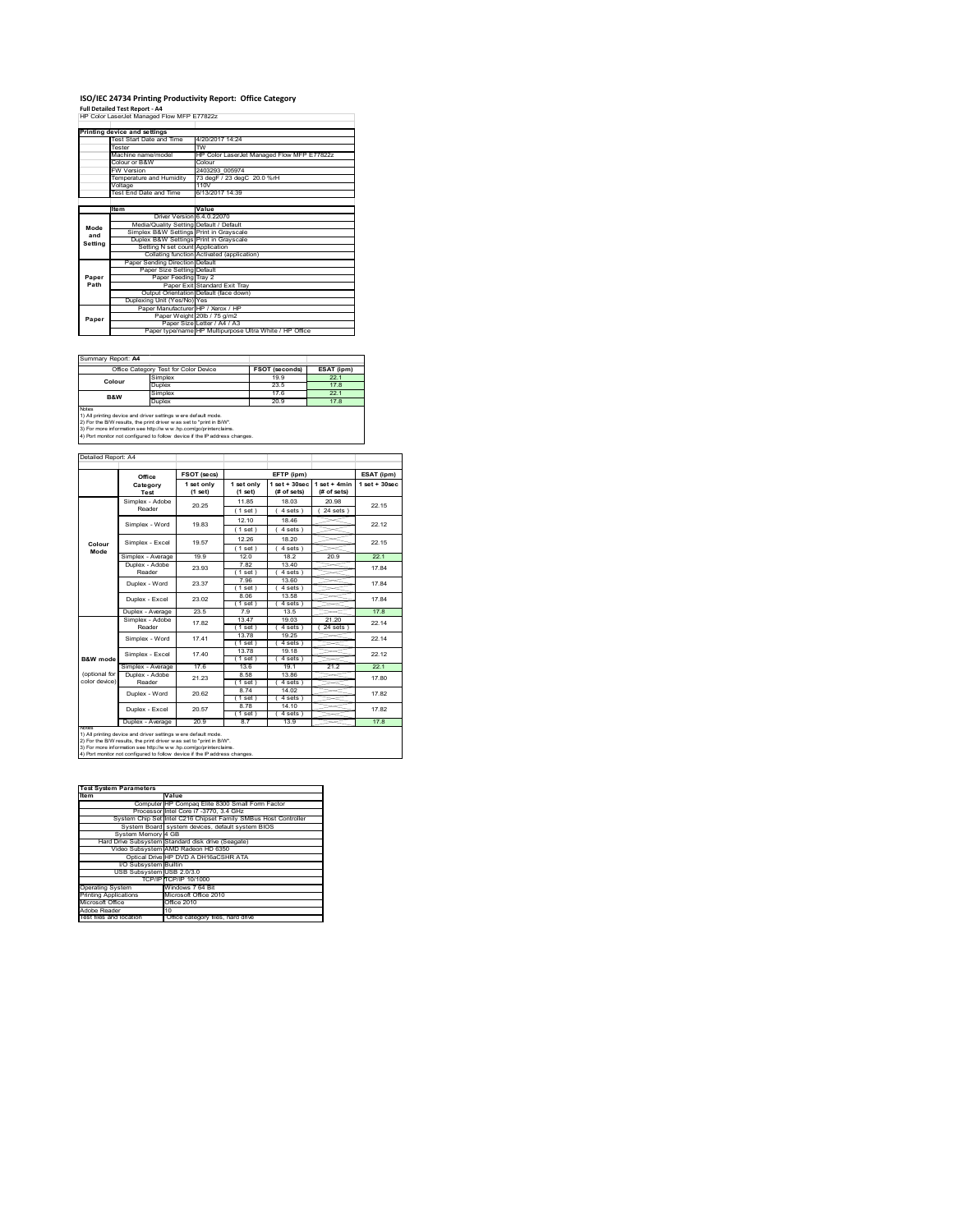# **ISO/IEC 24734 Printing Productivity Report: Office Category Full Detailed Test Report ‐ Tabloid** HP Color LaserJet Managed Flow MFP E77822z

|         | Printing device and settings            |                                                         |  |  |
|---------|-----------------------------------------|---------------------------------------------------------|--|--|
|         | Test Start Date and Time                | 4/20/2017 14:24                                         |  |  |
|         | Tester                                  | $\overline{rw}$                                         |  |  |
|         | Machine name/model                      | HP Color LaserJet Managed Flow MFP E77822z              |  |  |
|         | Colour or B&W                           | Colour                                                  |  |  |
|         | <b>FW Version</b>                       | 2403293 005974                                          |  |  |
|         | Temperature and Humidity                | 73 degF / 23 degC 20.0 %rH                              |  |  |
|         | Voltage                                 | 110V                                                    |  |  |
|         | Test End Date and Time                  | 6/13/2017 14:39                                         |  |  |
|         |                                         |                                                         |  |  |
|         | ltem                                    | Value                                                   |  |  |
|         | Driver Version 6.4.0.22070              |                                                         |  |  |
| Mode    | Media/Quality Setting Default / Default |                                                         |  |  |
| and     | Simplex B&W Settings Print in Grayscale |                                                         |  |  |
| Settina | Duplex B&W Settings Print in Grayscale  |                                                         |  |  |
|         | Setting N set count Application         |                                                         |  |  |
|         |                                         | Collating function Activated (application)              |  |  |
|         | Paper Sending Direction Default         |                                                         |  |  |
|         | Paper Size Setting Default              |                                                         |  |  |
| Paper   | Paper Feeding Tray 2                    |                                                         |  |  |
| Path    |                                         | Paper Exit Standard Exit Tray                           |  |  |
|         |                                         | Output Orientation Default (face down)                  |  |  |
|         | Duplexing Unit (Yes/No) Yes             |                                                         |  |  |
|         | Paper Manufacturer HP / Xerox / HP      |                                                         |  |  |
| Paper   |                                         | Paper Weight 20lb / 75 g/m2                             |  |  |
|         |                                         | Paper Size Letter / A4 / A3                             |  |  |
|         |                                         | Paper type/name HP Multipurpose Ultra White / HP Office |  |  |

### Summary Report: Tabloid

| Summary Report: Tabloid                                                                                                                                                                                                                                                                                |                                       |                |            |  |  |
|--------------------------------------------------------------------------------------------------------------------------------------------------------------------------------------------------------------------------------------------------------------------------------------------------------|---------------------------------------|----------------|------------|--|--|
|                                                                                                                                                                                                                                                                                                        | Office Category Test for Color Device | FSOT (seconds) | ESAT (ipm) |  |  |
| Color                                                                                                                                                                                                                                                                                                  | Simplex                               | 199            | 12.5       |  |  |
|                                                                                                                                                                                                                                                                                                        | <b>Duplex</b>                         | 23.5           | 10.0       |  |  |
| <b>B&amp;W</b>                                                                                                                                                                                                                                                                                         | Simplex                               | 27 1           | 12.5       |  |  |
|                                                                                                                                                                                                                                                                                                        | Duplex                                | 30.1           | 10.1       |  |  |
| <b>Notes</b><br>1) All printing device and driver settings w ere default mode.<br>2) For the B/W results, the print driver was set to "print in B/W".<br>3) For more information see http://www.hp.com/go/printerclaims.<br>4) Port monitor not configured to follow device if the IP address changes. |                                       |                |            |  |  |

 $\overline{\phantom{0}}$ 

|                                | Office                                                         | FSOT (secs)                     |                       | EFTP (ipm)                     |                               | ESAT (ipm)              |
|--------------------------------|----------------------------------------------------------------|---------------------------------|-----------------------|--------------------------------|-------------------------------|-------------------------|
|                                | Category<br>Test                                               | 1 set only<br>(1 set)           | 1 set only<br>(1 set) | $1$ set + 30sec<br>(# of sets) | $1$ set + 4min<br>(# of sets) | $1$ set + $30$ sec      |
|                                | Simplex - Adobe                                                | 29.45                           | 8 14                  | 10.56                          | 11 91                         | 12.58                   |
|                                | Reader                                                         |                                 | (1 set)               | 3 sets                         | $14$ sets $)$                 |                         |
|                                | Simplex - Word                                                 | 29.00                           | 8.27                  | 10.80                          |                               | 12.58                   |
|                                |                                                                |                                 | $(1$ set)             | 3 sets                         |                               |                         |
|                                | Simplex - Excel                                                | 28 19                           | 8.51                  | 10.83                          |                               | 12.57                   |
| <b>Color Mode</b>              |                                                                |                                 | $1$ set $)$           | $3 sets$ )                     |                               |                         |
|                                | Simplex - Average                                              | 28.9                            | 8.3                   | 107                            | 11.9                          | 12.5                    |
|                                | Duplex - Adobe                                                 | 34.64                           | 570                   | 746                            |                               | 10.04                   |
|                                | Reader                                                         |                                 | $1$ set $)$           | 3 sets)                        |                               |                         |
|                                | Duplex - Word                                                  | 31.99                           | 6.08                  | 7.64                           |                               | 10.04                   |
|                                |                                                                |                                 | $1$ set $)$           | $3 sets$ )                     |                               |                         |
|                                | Duplex - Excel                                                 | 32 31                           | 6.02                  | 772                            |                               | 10.04                   |
|                                |                                                                |                                 | $1$ set)              | $3 sets$ )                     |                               |                         |
|                                | Duplex - Average                                               | 33.0                            | 59                    | 76                             |                               | 10 <sub>0</sub>         |
|                                | Simplex - Adobe<br>Reader<br>Simplex - Word<br>Simplex - Excel | 27 64<br>26.76<br>26.77<br>27.1 | 8.68                  | 10.88                          | 12.15                         | 12.58<br>12.57<br>12.57 |
|                                |                                                                |                                 | $(1$ set)             | 3 sets                         | 14 sets                       |                         |
|                                |                                                                |                                 | 8.96                  | 11.09                          |                               |                         |
|                                |                                                                |                                 | $(1$ set)             | 3 sets)                        |                               |                         |
|                                |                                                                |                                 | 8.96                  | 11.08                          |                               |                         |
| B&W mode                       |                                                                |                                 | $1$ set $)$           | 3 sets)<br>110                 |                               | 12.5                    |
|                                | Simplex - Average<br>Duplex - Adobe                            |                                 | 88<br>6 24            | 7.76                           | 12.1                          |                         |
| (optional for<br>color device) | Reader                                                         | 31.34                           |                       |                                |                               | 10.16                   |
|                                |                                                                |                                 | $1$ set $)$<br>6.50   | 3 sets)<br>796                 |                               |                         |
|                                | Duplex - Word                                                  | 29.69                           | (1 set)               | $3 sets$ )                     |                               | 10 16                   |
|                                |                                                                |                                 | 6.60                  | 796                            |                               |                         |
|                                | Duplex - Excel                                                 | 29 16                           | $1$ set $)$           | 3 sets)                        |                               | 10 16                   |
|                                | Duplex - Average                                               | 30.1                            | 6.4                   | 7.8                            |                               | 10.1                    |
| Notes                          |                                                                |                                 |                       |                                |                               |                         |

2) For the B/W results, the print driver w as set to "print in B/W".<br>3) For more information see http://w w w .hp.com/go/printerclaims.<br>4) Port monitor not configured to follow device if the IP address changes.

| <b>Test System Parameters</b> |                                                                 |  |  |  |
|-------------------------------|-----------------------------------------------------------------|--|--|--|
| Item                          | Value                                                           |  |  |  |
|                               | Computer HP Compag Elite 8300 Small Form Factor                 |  |  |  |
|                               | Processor Intel Core i7 -3770, 3.4 GHz                          |  |  |  |
|                               | System Chip Set Intel C216 Chipset Family SMBus Host Controller |  |  |  |
|                               | System Board system devices, default system BIOS                |  |  |  |
| System Memory 4 GB            |                                                                 |  |  |  |
|                               | Hard Drive Subsystem Standard disk drive (Seagate)              |  |  |  |
|                               | Video Subsystem AMD Radeon HD 6350                              |  |  |  |
|                               | Optical Drive HP DVD A DH16aCSHR ATA                            |  |  |  |
| I/O Subsystem Builtin         |                                                                 |  |  |  |
| USB Subsystem USB 2.0/3.0     |                                                                 |  |  |  |
|                               | TCP/IP TCP/IP 10/1000                                           |  |  |  |
| <b>Operating System</b>       | Windows 7 64 Bit                                                |  |  |  |
| <b>Printing Applications</b>  | Microsoft Office 2010                                           |  |  |  |
| Microsoft Office              | Office 2010                                                     |  |  |  |
| Adobe Reader                  | 10                                                              |  |  |  |
| Test files and location       | Office category files, hard drive                               |  |  |  |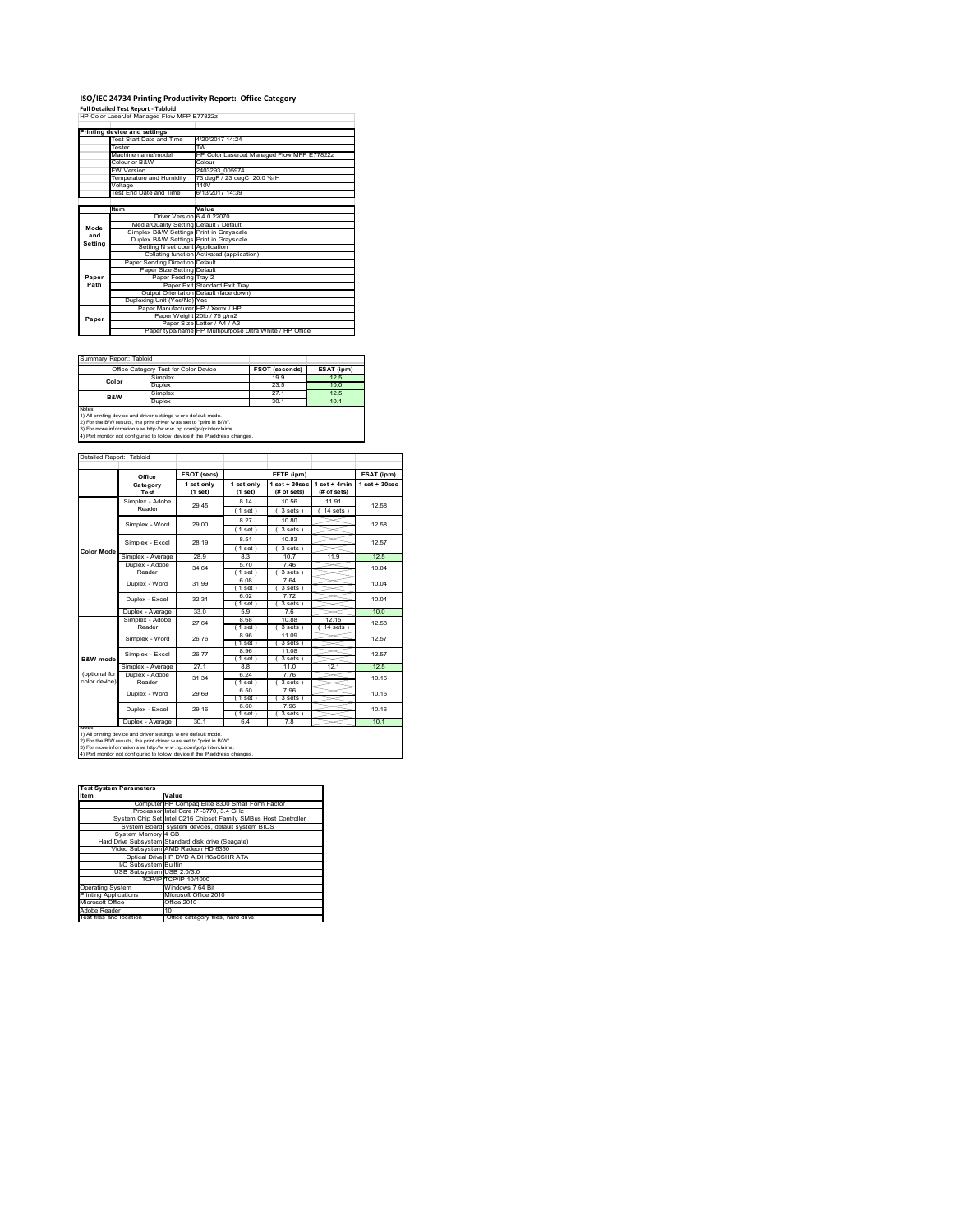# **ISO/IEC 24734 Printing Productivity Report: Office Category Full Detailed Test Report ‐ A3** HP Color LaserJet Managed Flow MFP E77822z

|         | Printing device and settings            |                                                         |
|---------|-----------------------------------------|---------------------------------------------------------|
|         | Test Start Date and Time                | 4/20/2017 14:24                                         |
|         | Tester                                  | $\overline{rw}$                                         |
|         | Machine name/model                      | HP Color LaserJet Managed Flow MFP E77822z              |
|         | Colour or B&W                           | Colour                                                  |
|         | <b>FW Version</b>                       | 2403293 005974                                          |
|         | Temperature and Humidity                | 73 degF / 23 degC 20.0 %rH                              |
|         | Voltage                                 | 110V                                                    |
|         | Test End Date and Time                  | 6/13/2017 14:39                                         |
|         |                                         |                                                         |
|         | ltem                                    | Value                                                   |
|         | Driver Version 6.4.0.22070              |                                                         |
| Mode    | Media/Quality Setting Default / Default |                                                         |
| and     | Simplex B&W Settings Print in Grayscale |                                                         |
| Settina | Duplex B&W Settings Print in Grayscale  |                                                         |
|         | Setting N set count Application         |                                                         |
|         |                                         | Collating function Activated (application)              |
|         | Paper Sending Direction Default         |                                                         |
|         | Paper Size Setting Default              |                                                         |
| Paper   | Paper Feeding Tray 2                    |                                                         |
| Path    |                                         | Paper Exit Standard Exit Tray                           |
|         |                                         | Output Orientation Default (face down)                  |
|         | Duplexing Unit (Yes/No) Yes             |                                                         |
|         | Paper Manufacturer HP / Xerox / HP      |                                                         |
| Paper   |                                         | Paper Weight 20lb / 75 g/m2                             |
|         |                                         | Paper Size Letter / A4 / A3                             |
|         |                                         | Paper type/name HP Multipurpose Ultra White / HP Office |

#### Summary Report: A3

|                                                                                                                                               | Office Category Test for Color Device | FSOT (seconds) | ESAT (ipm)      |  |  |
|-----------------------------------------------------------------------------------------------------------------------------------------------|---------------------------------------|----------------|-----------------|--|--|
| Color                                                                                                                                         | Simplex                               | 19 9           | 12.5            |  |  |
|                                                                                                                                               | Dunlex                                | 23.5           | 10 <sub>1</sub> |  |  |
| <b>B&amp;W</b>                                                                                                                                | Simplex                               | 27 1           | 12.5            |  |  |
|                                                                                                                                               | Duplex                                | 30.1           | 10.2            |  |  |
| Notes<br>1) All printing device and driver settings were default mode.<br>2) For the B/W results, the print driver was set to "print in B/W". |                                       |                |                 |  |  |

 $\overline{\phantom{0}}$ 

2) For the B/W results, the print driver w as set to "print in B/W".<br>3) For more information see http://w w w .hp.com/go/printerclaims.<br>4) Port monitor not configured to follow device if the IP address changes.

|                     | Office                              | FSOT (secs)             |                         | EFTP (ipm)                     |                               | ESAT (ipm)       |
|---------------------|-------------------------------------|-------------------------|-------------------------|--------------------------------|-------------------------------|------------------|
|                     | Category<br>Test                    | 1 set only<br>$(1$ set) | 1 set only<br>$(1$ set) | $1$ set + 30sec<br>(# of sets) | $1$ set + 4min<br>(# of sets) | $1 set + 30 sec$ |
|                     | Simplex - Adobe                     | 30.17                   | 795                     | 10.55                          | 1181                          | 12.57            |
|                     | Reader                              |                         | (1 set)                 | 3 sets )                       | $14$ sets $)$                 |                  |
|                     | Simplex - Word                      | 28.17                   | 8.51                    | 1076                           |                               | 12.57            |
|                     |                                     |                         | $(1$ set)               | 3 sets                         |                               |                  |
|                     |                                     | 28 11                   | 8.53                    | 1077                           |                               | 12.57            |
| <b>Color Mode</b>   | Simplex - Excel                     |                         | $1$ set)                | 3 sets)                        |                               |                  |
|                     | Simplex - Average                   | 28.9                    | 8.3                     | 10.6                           | 11.8                          | 12.5             |
|                     | Duplex - Adobe                      | 33.45                   | 5.86                    | 7.56                           |                               | 10.10            |
|                     | Reader                              |                         | 1 set 1                 | 3 sets                         |                               |                  |
|                     | Duplex - Word                       | 31.84                   | 6.10                    | 772                            |                               | 10.12            |
|                     |                                     |                         | 1 set 1                 | 3 sets                         |                               |                  |
|                     | Duplex - Excel                      | 31 26                   | 6.20                    | 7.72                           |                               | 10 10            |
|                     |                                     | 32.2                    | 1 set 1<br>60           | 3 sets<br>76                   |                               | 10.1             |
|                     | Duplex - Average<br>Simplex - Adobe |                         | 8.63                    | 10.90                          | 11 96                         |                  |
|                     | Reader                              | 2779                    | $(1$ set)               | 3 sets                         | 14 sets                       | 12.58            |
|                     |                                     |                         | 8.95                    | 11.01                          |                               |                  |
|                     | Simplex - Word                      | 26.80                   | $1$ set)                | 3 sets )                       |                               | 12.57            |
|                     |                                     |                         | 8.99                    | 11.06                          |                               |                  |
| <b>B&amp;W</b> mode | Simplex - Excel                     | 26.69                   | 1 set 1                 | 3 sets                         |                               | 12.57            |
|                     | Simplex - Average                   | 271                     | 88                      | 10.9                           | 119                           | 12.5             |
| (optional for       | Duplex - Adobe                      | 31 14                   | 6.28                    | 7.80                           |                               | 10.22            |
| color device)       | Reader                              |                         | 1 set 1                 | 3 sets                         |                               |                  |
|                     | Duplex - Word                       | 30.08                   | 646                     | 8.00                           |                               | 10 24            |
|                     |                                     |                         | $1$ set)                | $3 sets$ )                     |                               |                  |
|                     | Duplex - Excel                      | 29.03                   | 664                     | 8.00                           |                               | 10.24            |
|                     |                                     |                         | $1$ set                 | 3 sets                         |                               |                  |
| Notes               | Duplex - Average                    | 30.1                    | 6.4                     | 7.9                            |                               | 10.2             |

2) For the B/W results, the print driver w as set to "print in B/W".<br>3) For more information see http://w w w .hp.com/go/printerclaims.<br>4) Port monitor not configured to follow device if the IP address changes.

| <b>Test System Parameters</b> |                                                                 |  |  |  |  |
|-------------------------------|-----------------------------------------------------------------|--|--|--|--|
| Item                          | Value                                                           |  |  |  |  |
|                               | Computer HP Compag Elite 8300 Small Form Factor                 |  |  |  |  |
|                               | Processor Intel Core i7 -3770, 3.4 GHz                          |  |  |  |  |
|                               | System Chip Set Intel C216 Chipset Family SMBus Host Controller |  |  |  |  |
|                               | System Board system devices, default system BIOS                |  |  |  |  |
| System Memory 4 GB            |                                                                 |  |  |  |  |
|                               | Hard Drive Subsystem Standard disk drive (Seagate)              |  |  |  |  |
|                               | Video Subsystem AMD Radeon HD 6350                              |  |  |  |  |
|                               | Optical Drive HP DVD A DH16aCSHR ATA                            |  |  |  |  |
| I/O Subsystem Builtin         |                                                                 |  |  |  |  |
| USB Subsystem USB 2.0/3.0     |                                                                 |  |  |  |  |
|                               | TCP/IP TCP/IP 10/1000                                           |  |  |  |  |
| <b>Operating System</b>       | Windows 7 64 Bit                                                |  |  |  |  |
| <b>Printing Applications</b>  | Microsoft Office 2010                                           |  |  |  |  |
| Microsoft Office              | Office 2010                                                     |  |  |  |  |
| Adobe Reader                  | 10                                                              |  |  |  |  |
| Test files and location       | Office category files, hard drive                               |  |  |  |  |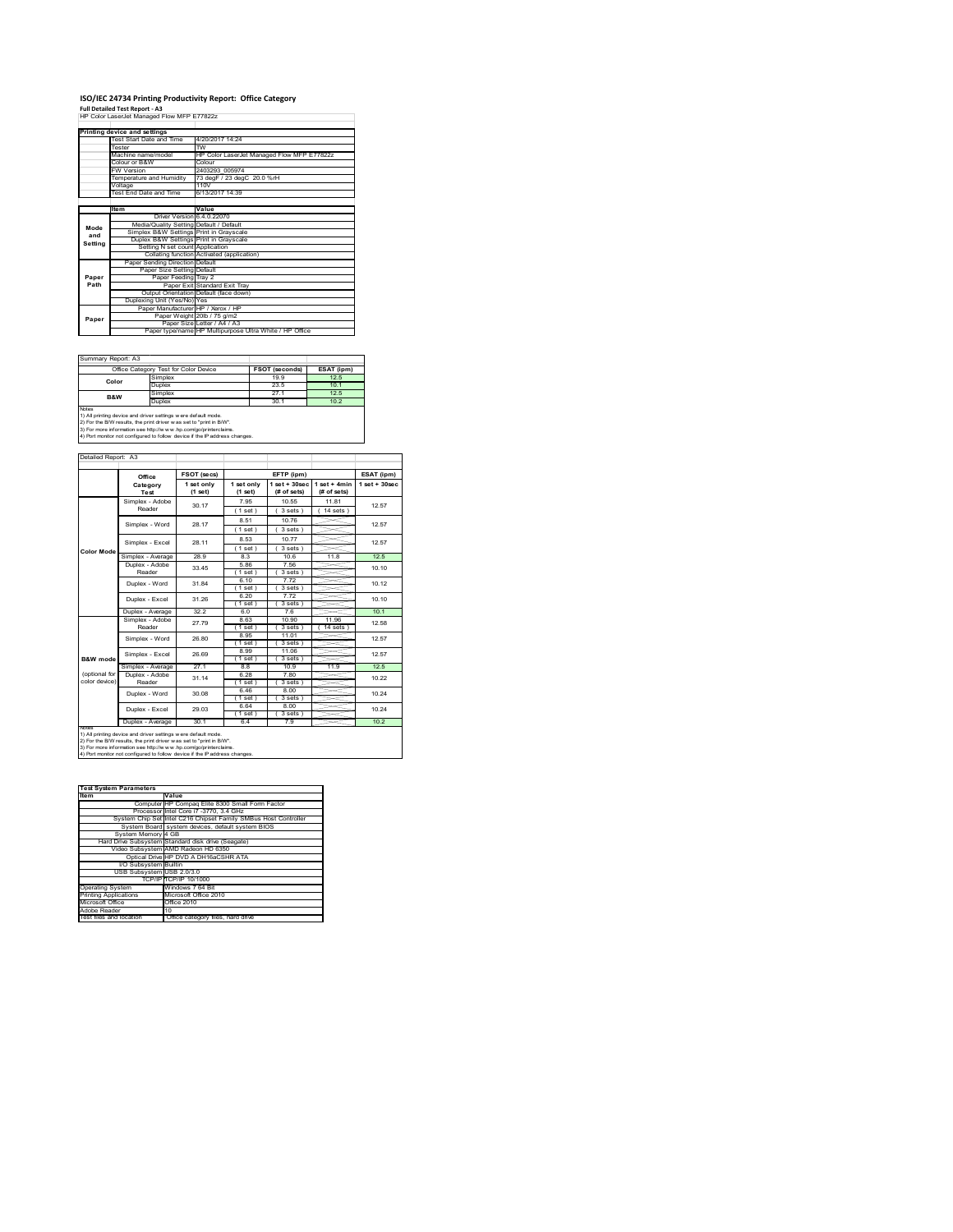#### **ISO/IEC 24734 Printing Productivity Report: Office Category Feature Performance Full Report ‐ Office Feature Performance Test** HP Color LaserJet Managed Flow MFP E77822z

|         | Printing device and settings            |                                                         |
|---------|-----------------------------------------|---------------------------------------------------------|
|         | Test Start Date and Time                | 4/20/2017 14:24                                         |
|         | Tester                                  | $\overline{rw}$                                         |
|         | Machine name/model                      | HP Color LaserJet Managed Flow MFP E77822z              |
|         | Colour or B&W                           | Colour                                                  |
|         | <b>FW Version</b>                       | 2403293 005974                                          |
|         | Temperature and Humidity                | 73 degF / 23 degC 20.0 %rH                              |
|         | Voltage                                 | 110V                                                    |
|         | Test End Date and Time                  | 6/13/2017 14:39                                         |
|         |                                         |                                                         |
|         | Item                                    | Value                                                   |
|         | Driver Version 6.4.0.22070              |                                                         |
| Mode    | Media/Quality Setting Default / Default |                                                         |
| and     | Simplex B&W Settings Print in Grayscale |                                                         |
| Setting | Duplex B&W Settings Print in Grayscale  |                                                         |
|         | Setting N set count Application         |                                                         |
|         |                                         | Collating function Activated (application)              |
|         | Paper Sending Direction Default         |                                                         |
|         | Paper Size Setting Default              |                                                         |
| Paper   | Paper Feeding Tray 2                    |                                                         |
| Path    |                                         | Paper Exit Standard Exit Trav                           |
|         |                                         | Output Orientation Default (face down)                  |
|         | Duplexing Unit (Yes/No) Yes             |                                                         |
|         | Paper Manufacturer HP / Xerox / HP      |                                                         |
| Paper   |                                         | Paper Weight 20lb / 75 g/m2                             |
|         |                                         | Paper Size Letter / A4 / A3                             |
|         |                                         | Paper type/name HP Multipurpose Ultra White / HP Office |

 $\overline{\phantom{a}}$ 

|                                           |         |                               | <b>Feature Performance Ratio</b>     |  |
|-------------------------------------------|---------|-------------------------------|--------------------------------------|--|
| <b>Printing Modes</b>                     |         | A5 and Legal                  |                                      |  |
| (Feature Adobe Reader - Office test file) |         | FSOT (base)<br>FSOT (feature) | <b>ESAT (feature)</b><br>ESAT (base) |  |
| A5 Landscape Feed - Colour                | Simplex |                               |                                      |  |
| A5 Portrait Feed - Colour                 | Simplex | 101%                          | 99%                                  |  |
| Legal - Colour                            | Simplex | 73%                           | 64%                                  |  |
| Legal - Colour                            | Duplex  | 53%                           | 49%                                  |  |
| A5 Landscape Feed - B/W                   | Simplex |                               |                                      |  |
| A5 Portrait Feed - B/W                    | Simplex | 101%                          | 100%                                 |  |
| Legal - B/W                               | Simplex | 72%                           | 64%                                  |  |
| Legal - B/W                               | Duplex  | 52%                           | 50%                                  |  |

Notes<br>1) All printing device and driver settings were default mode.<br>2) Test conducted with 8-paper Office Feature Performance file.<br>3) For more information see http://www.hp.com/go/printerclaims.<br>4) Por monitor not configu

**FSOT Base ESAT Base 1 set FSOT (secs) 1 set + 30 sec ESAT (ipm) FSOT (base) FSOT (feature) ESAT (feature) ESAT (base) Simplex A5 Landscape Feed - Colour 31.78 22.14 Simplex A5 Portrait Feed - Colour 31.78 22.14 31.47 22.1 101% 99% Legal Simplex - Colour** 31.78 22.14 43.82 14.2 73% 64% **Legal Duplex - Colour** 31.78 22.14 60.55 11.0 53% 49% **Simplex A5 Landscape Feed - B/W** 29.18 22.13 **Simplex A5 Portrait Feed - B/W** 29.18 22.13 28.9 22.2 101% 100% **Legal Simplex - B/W** 29.18 22.13 41 14.2 72% 64% **Legal Duplex - B/W** 29.18 22.13 57.09 11.2 52% 50% **Feature Performance Full Report - Feature Printing Mode: 'Office' Feature Performance Test Feature Performance A5 and Legal Base Printing Mode Printing Modes Feature Adobe Reader - Office test file (8-page)**

Notes 1) All printing device and driver settings w ere default mode. 2) Test conducted w ith 8-paper Office Feature Performance file 3) For more information see http://w w w .hp.com/go/printerclaims.

monitor not configured to follow device if the IP address

|               | <b>Test System Parameters</b> |                                                                 |
|---------------|-------------------------------|-----------------------------------------------------------------|
|               | Item                          | Value                                                           |
|               |                               | Computer HP Compag Elite 8300 Small Form Factor                 |
|               |                               | Processor Intel Core i7 -3770, 3.4 GHz                          |
|               |                               | System Chip Set Intel C216 Chipset Family SMBus Host Controller |
|               |                               | System Board system devices, default system BIOS                |
| Test          | System Memory 4 GB            |                                                                 |
| <b>System</b> |                               | Hard Drive Subsystem Standard disk drive (Seagate)              |
|               |                               | Video Subsystem AMD Radeon HD 6350                              |
|               |                               | Optical Drive HP DVD A DH16aCSHR ATA                            |
|               | I/O Subsystem Builtin         |                                                                 |
|               | USB Subsystem USB 2.0/3.0     |                                                                 |
| 170           |                               | TCP/IPTTCP/IP 10/1000                                           |
|               | <b>Operating System</b>       | Windows 7 64 Bit                                                |
|               | <b>Printing Applications</b>  | Microsoft Office 2010                                           |
|               | Software Microsoft Office     | Office 2010                                                     |
|               | Adobe Reader                  | 10                                                              |
|               | Test files and location       | Office category files, hard drive                               |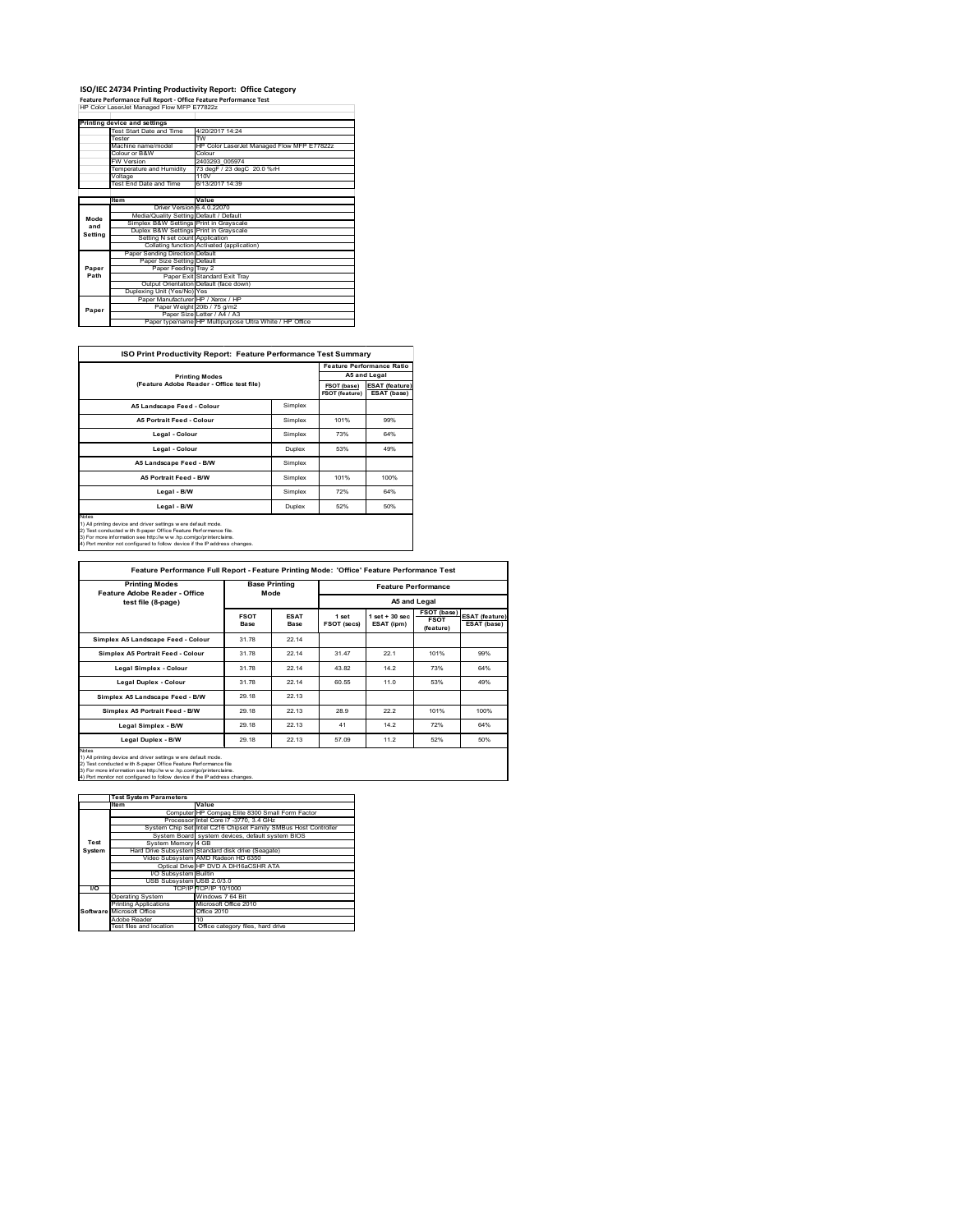# **ISO/IEC 17629 First Print Out Time Report: Office Category**

**Full Detailed Test Report ‐ LETTER** HP Color LaserJet Managed Flow MFP E77822z

|            | Printing device and settings               |                                            |
|------------|--------------------------------------------|--------------------------------------------|
|            | Test Start Date and Time                   | 4/20/2017 14:24                            |
|            | Tester                                     | TW                                         |
|            | Machine name/model                         | HP Color LaserJet Managed Flow MFP E77822z |
|            | Colour or B&W                              | Colour                                     |
|            | <b>FW Version</b>                          | 2403293 005974                             |
|            | Configuration (options)                    | Default                                    |
|            | Controller                                 | unknown                                    |
|            | Printing device page count                 | Not Specified                              |
|            | Printing supplies page count Not Specified |                                            |
|            | Temperature and Humidity                   | 73 degF / 23 degC 20.0 %rH                 |
|            | Voltage                                    | 110V                                       |
|            | Test End Date and Time                     | 6/13/2017 14:39                            |
|            |                                            |                                            |
|            | <b>Item</b>                                | Value                                      |
| Mode       | PDL and driver version                     | 6.4.0.22070                                |
| and        | Print Quality mode                         | default                                    |
| Setting    | <b>B&amp;W</b> settings                    | default                                    |
|            | Paper feed orientation                     | Short Edge                                 |
| Paper      | Paper type setting                         | default                                    |
|            | Paper feeding                              | Standard cassette                          |
|            | Paper exit                                 | Standard exit tray                         |
| Paper Path | Output orientation                         | default (face up or face down)             |

ń

**ISO First Page Out Time Summary Report: Office Category**

| FPOT from Ready (seconds) |
|---------------------------|
| 11.58                     |
|                           |
| 9.39                      |
|                           |
|                           |

Notes<br>1) All printing device and driver settings were default mode.<br>2) For the BW results, the print driver was set to "print in BW".<br>3) For more information see http://www.hp.com/golprinterclaims.<br>4) Port montor not confi

|                                |                                                                                                                                                                                                                                                                                                                                           | ISO First Page Out Time Report: Office Category |                                   |                              |                            |                   |
|--------------------------------|-------------------------------------------------------------------------------------------------------------------------------------------------------------------------------------------------------------------------------------------------------------------------------------------------------------------------------------------|-------------------------------------------------|-----------------------------------|------------------------------|----------------------------|-------------------|
| <b>Detailed Report: LETTER</b> |                                                                                                                                                                                                                                                                                                                                           |                                                 |                                   |                              |                            |                   |
|                                |                                                                                                                                                                                                                                                                                                                                           | Word<br>(seconds)                               | Excel<br>(seconds)                | Adobe<br>Reader<br>(seconds) | Average<br>(seconds)       | <b>Delay Time</b> |
|                                | FPOT from Ready - Simplex                                                                                                                                                                                                                                                                                                                 | 11.26                                           | 11.58                             | 11.88                        | 11.58                      | 10 Seconds        |
|                                | FPOT from Ready - Duplex                                                                                                                                                                                                                                                                                                                  |                                                 |                                   |                              |                            |                   |
| <b>Color Mode</b>              | FPOT from Sleep - Simplex                                                                                                                                                                                                                                                                                                                 |                                                 |                                   | 35 10                        |                            | 76 Minutes        |
|                                | Recovery Time                                                                                                                                                                                                                                                                                                                             |                                                 |                                   | 23.2                         |                            |                   |
|                                | FPOT from Off - Simplex                                                                                                                                                                                                                                                                                                                   |                                                 |                                   | 209.63                       |                            |                   |
|                                | Warm-up Time                                                                                                                                                                                                                                                                                                                              |                                                 |                                   | 197.75                       |                            |                   |
|                                | FPOT from Ready - Simplex                                                                                                                                                                                                                                                                                                                 | 9.20                                            | 9.33                              | 9.63                         | 9.39                       | 10 Seconds        |
|                                | FPOT from Ready - Duplex                                                                                                                                                                                                                                                                                                                  |                                                 |                                   |                              |                            |                   |
| <b>B&amp;W Mode</b>            | FPOT from Sleep - Simplex                                                                                                                                                                                                                                                                                                                 |                                                 |                                   | 32.56                        |                            | 76 Minutes        |
|                                |                                                                                                                                                                                                                                                                                                                                           |                                                 |                                   |                              |                            |                   |
|                                | Recovery Time                                                                                                                                                                                                                                                                                                                             |                                                 |                                   | 22.9                         |                            |                   |
|                                | FPOT from Off - Simplex                                                                                                                                                                                                                                                                                                                   |                                                 |                                   | 196.90                       |                            |                   |
| Notes                          | Warm-up Time<br>1) All printing device and driver settings w ere default mode.                                                                                                                                                                                                                                                            |                                                 |                                   | 187.27                       |                            |                   |
| <b>HP Data Table</b>           | 2) For the B/W results, the print driver was set to "print in B/W".<br>3) For more information see http://www.hp.com/go/printerclaims.<br>4) Port monitor not configured to follow device if the IP address changes.<br>5) Page counts w ere collected after completion of the tests.<br>6) Details for FPOT from Sleep are show n below. |                                                 |                                   |                              |                            |                   |
| <b>Detailed Report: LETTER</b> |                                                                                                                                                                                                                                                                                                                                           |                                                 |                                   |                              |                            |                   |
|                                |                                                                                                                                                                                                                                                                                                                                           | <b>FPOT Avg</b><br>(se cs)                      | <b>FPOT</b> (secs)<br>Iteration 1 | FPOT (secs)<br>Iteration 2   | FPOT (secs)<br>Iteration 3 | Application       |
|                                | FPOT from Sleep                                                                                                                                                                                                                                                                                                                           | 35.10                                           | 35.20                             | 34.99                        | N/A                        | Adobe Reader      |
| <b>Color Mode</b>              | FPOT from Sleep (15 minutes)<br>HP/Non ISO Test                                                                                                                                                                                                                                                                                           | 20.54                                           | 20.51                             | 20.57                        | N/A                        | Adobe Reader      |
| <b>B&amp;W Mode</b>            | FPOT from Sleep                                                                                                                                                                                                                                                                                                                           | 32.56                                           | 32.63                             | 32.48                        | N/A                        | Adobe Reader      |

1) All printing device and driver settings w ere default mode.<br>2) For the B/W results, the print driver w as set to "print in B/W".<br>3 DLP includes detailed iterations as data measurements may vary run to run.

|            | <b>Test System Parameters</b> |                                                       |  |  |
|------------|-------------------------------|-------------------------------------------------------|--|--|
|            | <b>Item</b>                   | Value                                                 |  |  |
|            | Computer                      | HP Compag Elite 8300 Small Form Factor                |  |  |
|            | Processor                     | Intel Core i7 -3770, 3.4 GHz                          |  |  |
|            | System Chip Set               | Intel C216 Chipset Family SMBus Host Controller       |  |  |
|            | System Board                  | system devices, default system BIOS                   |  |  |
| Test       | <b>System Memory</b>          | 4 GB                                                  |  |  |
| System     | Hard Drive Subsystem          | Standard disk drive (Seagate)                         |  |  |
|            | Video Subsystem               | AMD Radeon HD 6350                                    |  |  |
|            | Optical Drive                 | HP DVD A DH16aCSHR ATA                                |  |  |
|            | I/O Subsystem                 | <b>Builtin</b>                                        |  |  |
|            | <b>USB Subsystem</b>          | USB 2.0/3.0                                           |  |  |
| Printing   |                               |                                                       |  |  |
| Device     | TCP/IP                        | 10/1000                                               |  |  |
| Connection |                               |                                                       |  |  |
|            | <b>Operating System</b>       | Windows 7 Business/Ultimate, 64 bit, Build 7601, SP 1 |  |  |
|            | <b>Printing Applications</b>  | Microsoft Office 2010 SP2                             |  |  |
| Software   |                               | Adobe Reader 10.1.4                                   |  |  |
|            | <b>Print Driver</b>           | 6.4.0.22070                                           |  |  |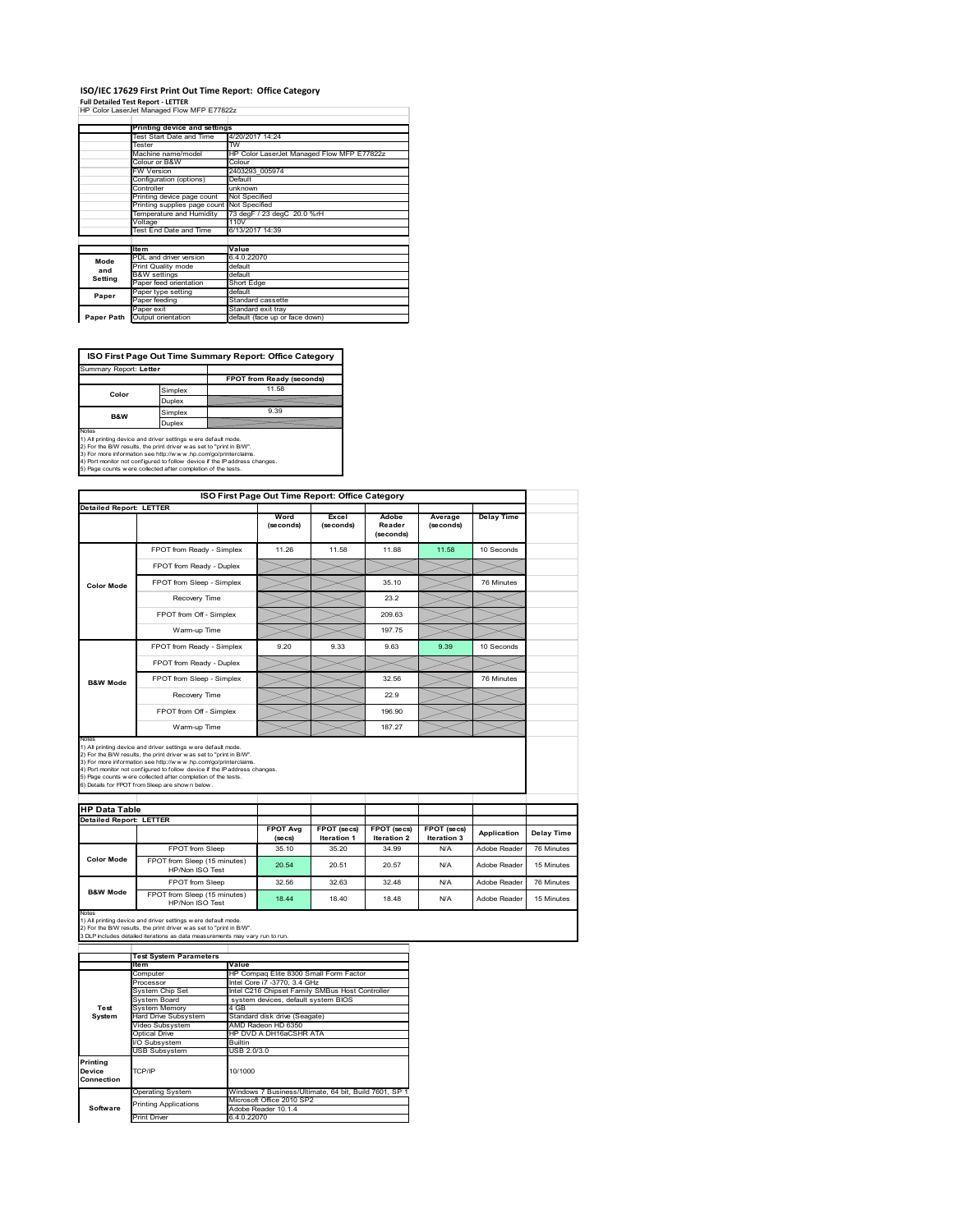# **ISO/IEC 17629 First Print Out Time Report: Office Category**

**Full Detailed Test Report ‐ A4** HP Color LaserJet Managed Flow MFP E77822z

|            | Printing device and settings               |                                            |
|------------|--------------------------------------------|--------------------------------------------|
|            | Test Start Date and Time                   | 4/20/2017 14:24                            |
|            | Tester                                     | TW                                         |
|            | Machine name/model                         | HP Color LaserJet Managed Flow MFP E77822z |
|            | Colour or B&W                              | Colour                                     |
|            | FW Version                                 | 2403293 005974                             |
|            | Configuration (options)                    | Default                                    |
|            | Controller                                 | unknown                                    |
|            | Printing device page count                 | Not Specified                              |
|            | Printing supplies page count Not Specified |                                            |
|            | Temperature and Humidity                   | 73 degF / 23 degC 20.0 %rH                 |
|            | Voltage                                    | 110V                                       |
|            | Test End Date and Time                     | 6/13/2017 14:39                            |
|            |                                            |                                            |
|            | <b>Item</b>                                | Value                                      |
| Mode       | PDL and driver version                     | 6.4.0.22070                                |
| and        | Print Quality mode                         | default                                    |
|            | <b>B&amp;W</b> settings                    | default                                    |
| Setting    | Paper feed orientation                     | Short Edge                                 |
| Paper      | Paper type setting                         | default                                    |
|            | Paper feeding                              | Standard cassette                          |
|            | Paper exit                                 | Standard exit tray                         |
| Paper Path | Output orientation                         | default (face up or face down)             |

**ISO First Page Out Time Summary Report: Office Category**

| Summary Report: A4 |         |                           |
|--------------------|---------|---------------------------|
|                    |         | FPOT from Ready (seconds) |
| Colour             | Simplex | 11.54                     |
|                    | Duplex  |                           |
| <b>B&amp;W</b>     | Simplex | 9.48                      |
|                    | Duplex  |                           |
| $\cdots$           |         |                           |

Notes<br>1) All printing device and driver settings were default mode.<br>2) For the BAV results, the print driver was set to "print in BAV".<br>3) For more information see http://www.hp.com/golprinterclaims.<br>4) Port monitor not co

|                                             |                                                                                                                                                                                                                                                                                                                                                                                                             |                            | ISO First Page Out Time Report: Office Category |                              |                            |                   |
|---------------------------------------------|-------------------------------------------------------------------------------------------------------------------------------------------------------------------------------------------------------------------------------------------------------------------------------------------------------------------------------------------------------------------------------------------------------------|----------------------------|-------------------------------------------------|------------------------------|----------------------------|-------------------|
| Detailed Report: A4                         |                                                                                                                                                                                                                                                                                                                                                                                                             |                            |                                                 |                              |                            |                   |
|                                             |                                                                                                                                                                                                                                                                                                                                                                                                             | Word<br>(seconds)          | Excel<br>(seconds)                              | Adobe<br>Reader<br>(seconds) | Average<br>(seconds)       | <b>Delay Time</b> |
|                                             | FPOT from Ready - Simplex                                                                                                                                                                                                                                                                                                                                                                                   | 11.26                      | 11.55                                           | 11.79                        | 11.54                      | 10 Seconds        |
|                                             | FPOT from Ready - Duplex                                                                                                                                                                                                                                                                                                                                                                                    |                            |                                                 |                              |                            |                   |
| <b>Color Mode</b>                           | FPOT from Sleep - Simplex                                                                                                                                                                                                                                                                                                                                                                                   |                            |                                                 | 35.73                        |                            | 76 Minutes        |
|                                             | Recovery Time                                                                                                                                                                                                                                                                                                                                                                                               |                            |                                                 | 23.9                         |                            |                   |
|                                             | FPOT from Off - Simplex                                                                                                                                                                                                                                                                                                                                                                                     |                            |                                                 | 207.62                       |                            |                   |
|                                             | Warm-up Time                                                                                                                                                                                                                                                                                                                                                                                                |                            |                                                 | 19583                        |                            |                   |
|                                             | FPOT from Ready - Simplex                                                                                                                                                                                                                                                                                                                                                                                   | 9.34                       | 9.27                                            | 9.81                         | 9.48                       | 10 Seconds        |
|                                             | FPOT from Ready - Duplex                                                                                                                                                                                                                                                                                                                                                                                    |                            |                                                 |                              |                            |                   |
| <b>B&amp;W Mode</b>                         | FPOT from Sleep - Simplex                                                                                                                                                                                                                                                                                                                                                                                   |                            |                                                 | 32.64                        |                            | 76 Minutes        |
|                                             | Recovery Time                                                                                                                                                                                                                                                                                                                                                                                               |                            |                                                 | 22.8                         |                            |                   |
|                                             | FPOT from Off - Simplex                                                                                                                                                                                                                                                                                                                                                                                     |                            |                                                 | 207.05                       |                            |                   |
|                                             |                                                                                                                                                                                                                                                                                                                                                                                                             |                            |                                                 |                              |                            |                   |
| Notes                                       | Warm-up Time                                                                                                                                                                                                                                                                                                                                                                                                |                            |                                                 | 197.24                       |                            |                   |
|                                             | 1) All printing device and driver settings w ere default mode.<br>2) For the B/W results, the print driver was set to "print in B/W".<br>3) For more information see http://www.hp.com/go/printerclaims.<br>4) Port monitor not configured to follow device if the IP address changes.<br>5) Page counts w ere collected after completion of the tests.<br>6) Details for FPOT from Sleep are show n below. |                            |                                                 |                              |                            |                   |
|                                             |                                                                                                                                                                                                                                                                                                                                                                                                             |                            |                                                 |                              |                            |                   |
| <b>HP Data Table</b><br>Detailed Report: A4 |                                                                                                                                                                                                                                                                                                                                                                                                             | <b>FPOT Avg</b><br>(se cs) | FPOT (secs)<br>Iteration 1                      | FPOT (secs)<br>Iteration 2   | FPOT (secs)<br>Iteration 3 | Application       |
|                                             | FPOT from Sleep                                                                                                                                                                                                                                                                                                                                                                                             | 35.73                      | 35.71                                           | 35.74                        | N/A                        | Adobe Reader      |
| <b>Color Mode</b>                           | FPOT from Sleep (15 minutes)<br>HP/Non ISO Test                                                                                                                                                                                                                                                                                                                                                             | 20.51                      | 20.51                                           | 20.50                        | N/A                        | Adobe Reader      |
|                                             | FPOT from Sleep                                                                                                                                                                                                                                                                                                                                                                                             | 32.64                      | 32 48                                           | 32 80                        | N/A                        | Adobe Reader      |

1) All printing device and driver settings w ere default mode.<br>2) For the B/W results, the print driver w as set to "print in B/W".<br>3 DLP includes detailed iterations as data measurements may vary run to run.

|                                  | <b>Test System Parameters</b> |                                                       |  |  |  |
|----------------------------------|-------------------------------|-------------------------------------------------------|--|--|--|
|                                  | lte m                         | Value                                                 |  |  |  |
|                                  | Computer                      | HP Compaq Elite 8300 Small Form Factor                |  |  |  |
|                                  | Processor                     | Intel Core i7 -3770, 3.4 GHz                          |  |  |  |
|                                  | System Chip Set               | Intel C216 Chipset Family SMBus Host Controller       |  |  |  |
|                                  | System Board                  | system devices, default system BIOS                   |  |  |  |
| Test                             | <b>System Memory</b>          | 4 GB                                                  |  |  |  |
| System                           | <b>Hard Drive Subsystem</b>   | Standard disk drive (Seagate)                         |  |  |  |
|                                  | Video Subsystem               | AMD Radeon HD 6350                                    |  |  |  |
|                                  | Optical Drive                 | HP DVD A DH16aCSHR ATA                                |  |  |  |
|                                  | I/O Subsystem                 | <b>Builtin</b>                                        |  |  |  |
|                                  | <b>USB Subsystem</b>          | USB 2.0/3.0                                           |  |  |  |
| Printing<br>Device<br>Connection | TCP/IP                        | 10/1000                                               |  |  |  |
|                                  | <b>Operating System</b>       | Windows 7 Business/Ultimate, 64 bit, Build 7601, SP 1 |  |  |  |
|                                  | <b>Printing Applications</b>  | Microsoft Office 2010 SP2                             |  |  |  |
| Software                         |                               | Adobe Reader 10.1.4                                   |  |  |  |
|                                  | <b>Print Driver</b>           | 6.4.0.22070                                           |  |  |  |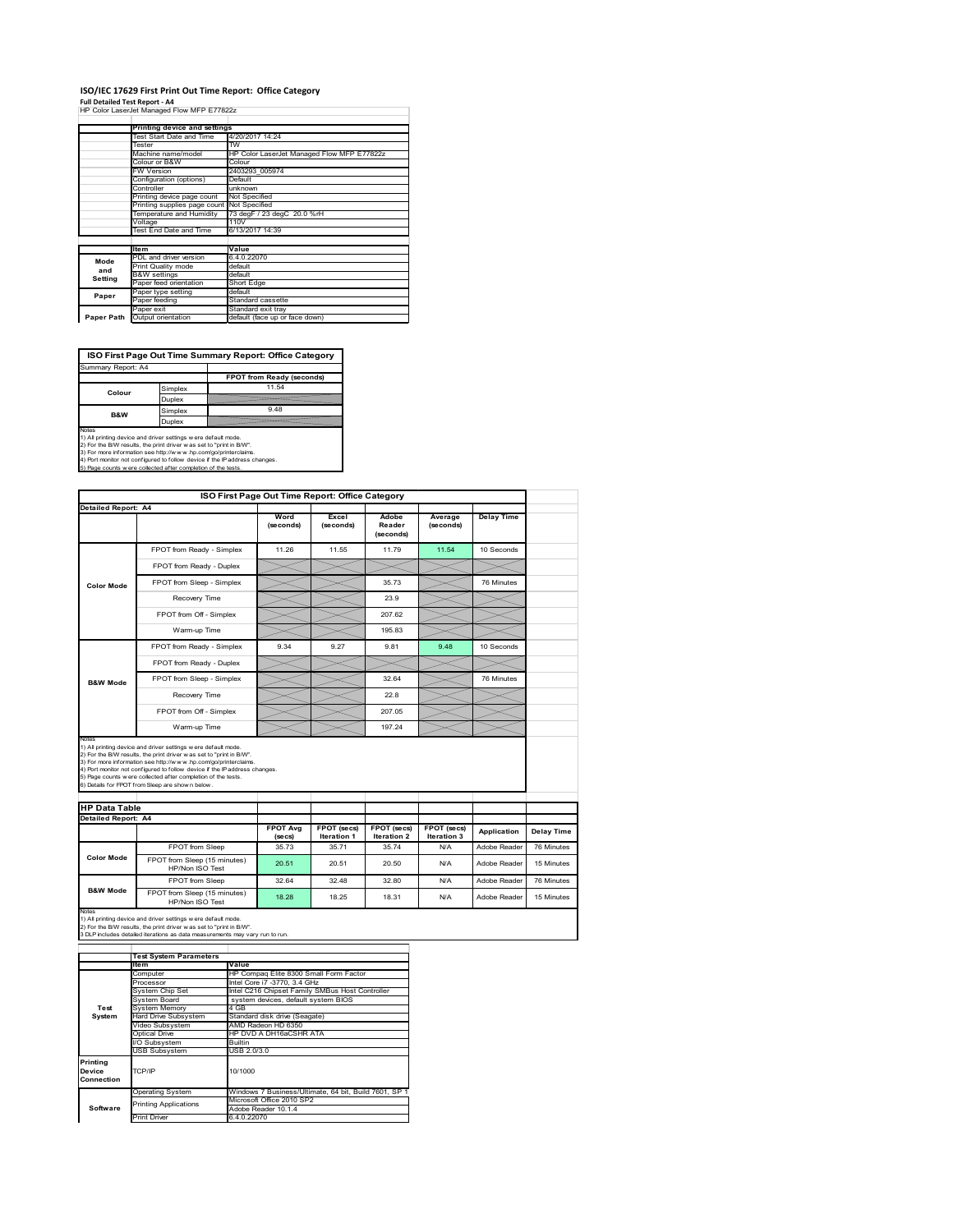## **ISO/IEC 29183 Copy Productivity Report**

#### **Full Detailed Test Report ‐ LETTER**

|               | rull Detailed Test Report - LETTER         |                                                               |
|---------------|--------------------------------------------|---------------------------------------------------------------|
|               | HP Color LaserJet Managed Flow MFP E77822z |                                                               |
|               |                                            |                                                               |
|               | <b>Machine Setup Information</b>           |                                                               |
|               | Test Start Date and Time 4/21/2017 14:07   |                                                               |
|               | <b>Tester</b> TW                           |                                                               |
|               |                                            | Machine name/model HP Color LaserJet Managed Flow MFP E77822z |
|               | Colour or B&W Colour                       |                                                               |
|               |                                            | FW Version 2403293 005974                                     |
|               | Configuration (options) Not Specified      |                                                               |
|               |                                            | Temperature and Humidity 73 degF / 23 degC 20.0 %rH           |
|               | Test End Date and Time: 6/14/2017 9:27     |                                                               |
|               |                                            |                                                               |
|               | Pre-set Item                               | <b>Pre-set Value</b>                                          |
|               | Output Resolution Default                  |                                                               |
|               | Output Quality Default                     |                                                               |
| Mode          |                                            | Copying Mode Colour for Colour and B&W for B&W                |
|               | Auto Density Adjustment Default            |                                                               |
|               |                                            | Collating function Set in Control Panel                       |
| Paper         | Paper Sending Direction Default            |                                                               |
|               | Paper Type Setting Default                 |                                                               |
|               | Paper Feeding Tray 2                       |                                                               |
| Paper<br>Path | Paper Exit Default                         |                                                               |
|               |                                            | Face Up Exit Default (face down)                              |
|               | <b>Fixing Capability Default</b>           |                                                               |
| Temporary     | Image Quality Stability Default            |                                                               |
| Stop          | Capacity of Paper Default                  |                                                               |
|               | Others None                                |                                                               |
|               |                                            |                                                               |
|               | Paper Manufacturer HP / Xerox / HP         |                                                               |
| Paper         |                                            | Paper Weight 20lb / 75 g/m2                                   |
|               |                                            | Paper Size Letter / A4 / A3                                   |
|               |                                            | Paper type/name HP Multipurpose Ultra White / HP Office       |

| Summary Report: Letter |              |             |
|------------------------|--------------|-------------|
|                        |              |             |
|                        | <b>sFCOT</b> | sESAT (ipm) |
| Color                  | 9.4          | 22.1        |
| B&W                    | 8.9          | 221         |
| <b>Nickon</b>          |              |             |

Notes<br>First Copy Out and Copy Speed measured using ISO/IEC 29183, excludes first set of test<br>documents. For more information see http://www.hp.com/go/printerclaims. Exact speed varies<br>depending on the system configuration

|       | Detailed Report: LETTER |              |       |             |                |             |
|-------|-------------------------|--------------|-------|-------------|----------------|-------------|
|       | <b>Target</b>           | sFCOT (secs) |       | sEFTP (ipm) |                | sESAT (ipm) |
|       |                         |              | 1copy | 1copy+30sec | 1copy+4minutes |             |
|       | A                       | 9.35         | 6.41  | 17.80       | 21.32          | 22.14       |
|       |                         |              |       | 13 sets     | 91 sets        |             |
|       | B                       |              |       |             |                |             |
|       |                         |              |       |             |                |             |
| Color | C                       |              |       |             |                |             |
|       |                         |              |       |             |                |             |
|       | D                       |              |       |             |                |             |
|       | Average                 | 9.4          | 6.4   | 17.8        | 21.3           | 22.1        |
|       | A                       | 8.87         | 6.76  | 18.18       | 21.25          | 22.14       |
|       |                         |              |       | 13 sets     | 91 sets        |             |
|       | B                       |              |       |             |                |             |
|       |                         |              |       |             |                |             |
| B&W   | C                       |              |       |             |                |             |
|       |                         |              |       |             |                |             |
|       | D                       |              |       |             |                |             |
|       | Average                 | 8.9          | 6.8   | 18.2        | 21.3           | 22.1        |

First Copy Out and Copy Speed measured using ISO/IEC 29183, excludes first set of test documents. For more information see<br>http://w w w.hp.com/go/printerclaims. Exact speed varies depending on the system configuration and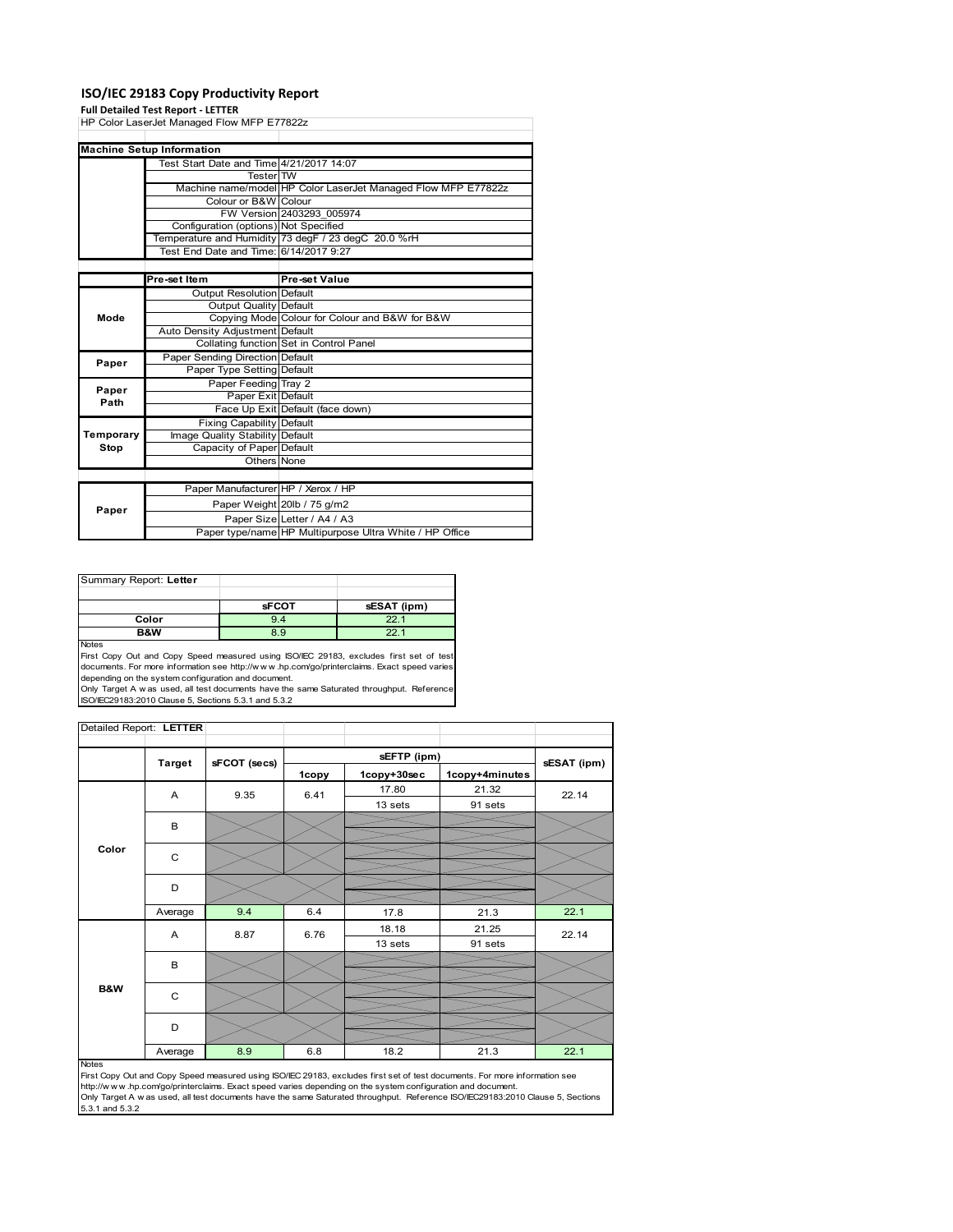## **ISO/IEC 29183 Copy Productivity Report**

#### **Full Detailed Test Report ‐ A4**

|           | run betanea Test Report - A+               |                                                               |
|-----------|--------------------------------------------|---------------------------------------------------------------|
|           | HP Color LaserJet Managed Flow MFP E77822z |                                                               |
|           |                                            |                                                               |
|           | <b>Machine Setup Information</b>           |                                                               |
|           | Test Start Date and Time 4/21/2017 14:07   |                                                               |
|           | <b>Tester</b> TW                           |                                                               |
|           |                                            | Machine name/model HP Color LaserJet Managed Flow MFP E77822z |
|           | Colour or B&W Colour                       |                                                               |
|           |                                            | FW Version 2403293 005974                                     |
|           | Configuration (options) Not Specified      |                                                               |
|           |                                            | Temperature and Humidity 73 degF / 23 degC 20.0 %rH           |
|           | Test End Date and Time: 6/14/2017 9:27     |                                                               |
|           |                                            |                                                               |
|           | Pre-set Item                               | Pre-set Value                                                 |
|           | <b>Output Resolution Default</b>           |                                                               |
|           | Output Quality Default                     |                                                               |
| Mode      |                                            | Copying Mode Colour for Colour and B&W for B&W                |
|           | Auto Density Adjustment Default            |                                                               |
|           |                                            | Collating function Set in Control Panel                       |
| Paper     | Paper Sending Direction Default            |                                                               |
|           | Paper Type Setting Default                 |                                                               |
| Paper     | Paper Feeding Tray 2                       |                                                               |
| Path      | Paper Exit Default                         |                                                               |
|           |                                            | Face Up Exit Default (face down)                              |
|           | <b>Fixing Capability Default</b>           |                                                               |
| Temporary | Image Quality Stability Default            |                                                               |
| Stop      | Capacity of Paper Default                  |                                                               |
|           | Others None                                |                                                               |
|           |                                            |                                                               |
|           | Paper Manufacturer HP / Xerox / HP         |                                                               |
|           |                                            | Paper Weight 20lb / 75 g/m2                                   |
| Paper     |                                            | Paper Size Letter / A4 / A3                                   |
|           |                                            | Paper type/name HP Multipurpose Ultra White / HP Office       |

| Summary Report: A4 |              |                 |
|--------------------|--------------|-----------------|
|                    |              |                 |
|                    | <b>sFCOT</b> | sESAT (ipm)     |
| Colour             | 9.3          | 22.1            |
| B&W                | 8.5          | 22 <sub>1</sub> |
| <b>Noton</b>       |              |                 |

Notes<br>First Copy Out and Copy Speed measured using ISO/IEC 29183, excludes first set of test<br>documents. For more information see http://www.hp.com/go/printerclaims. Exact speed varies<br>depending on the system configuration

| Detailed Report: A4 |               |              |       |             |                |             |
|---------------------|---------------|--------------|-------|-------------|----------------|-------------|
|                     |               |              |       |             |                |             |
|                     | <b>Target</b> | sFCOT (secs) |       | sEFTP (ipm) |                | sESAT (ipm) |
|                     |               |              | 1copy | 1copy+30sec | 1copy+4minutes |             |
|                     | A             | 9.31         | 6.44  | 18.24       | 21.28          | 22.13       |
|                     |               |              |       | 15 sets     | 91 sets        |             |
|                     | В             |              |       |             |                |             |
|                     |               |              |       |             |                |             |
| Colour              | C             |              |       |             |                |             |
|                     |               |              |       |             |                |             |
|                     | D             |              |       |             |                |             |
|                     |               |              |       |             |                |             |
|                     | Average       | 9.3          | 6.4   | 18.2        | 21.3           | 22.1        |
|                     | A             | 8.48         | 7.07  | 18.44       | 21.39          | 22.13       |
|                     |               |              |       | 15 sets     | 91 sets        |             |
|                     | B             |              |       |             |                |             |
| <b>B&amp;W</b>      |               |              |       |             |                |             |
|                     | C             |              |       |             |                |             |
|                     |               |              |       |             |                |             |
|                     | D             |              |       |             |                |             |
|                     | Average       | 8.5          | 7.1   | 18.4        | 21.4           | 22.1        |

Notes<br>First Copy Out and Copy Speed measured using ISO/IEC 29183, excludes first set of test documents. For more information see<br>http://www.hp.com/go/printerclaims. Exact speed varies depending on the system configuration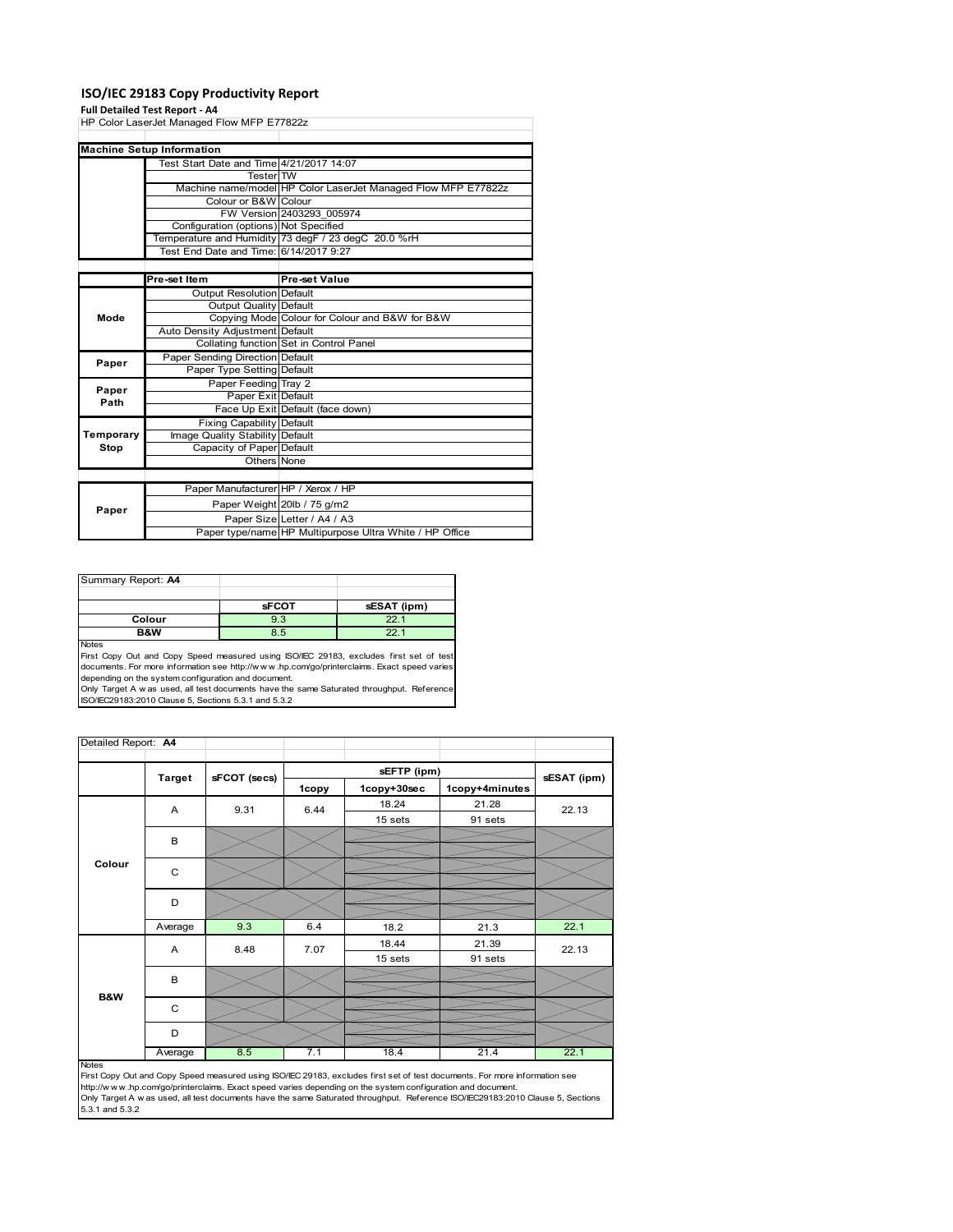# **ISO/IEC 24735 Copy Productivity Report**

**Full Detailed Test Report ‐ LETTER**

| <b>Machine Setup Information</b>        |                                                                 |
|-----------------------------------------|-----------------------------------------------------------------|
| Test Start Date and Time 5/3/2017 12:37 |                                                                 |
| TesterITW                               |                                                                 |
|                                         | Machine name/model HP Color LaserJet Managed Flow MFP E77822z   |
| Colour or B&W Colour                    |                                                                 |
|                                         | FW Version 2403293 005974                                       |
| Configuration (options) Not Specified   |                                                                 |
|                                         | Temperature and Humidity 73 degF / 23 degC 20.0 %rH             |
| Test End Date and Time: 6/14/2017 12:17 |                                                                 |
|                                         |                                                                 |
| Pre-set Item                            | <b>Pre-set Value</b>                                            |
|                                         |                                                                 |
| Output Resolution Default               |                                                                 |
| Output Quality Default                  |                                                                 |
| Copying Mode Default                    |                                                                 |
| Auto Density Adjustment Default         |                                                                 |
|                                         | Collating function Activated (if not activated in default mode) |
| Paper Sending Direction Default         |                                                                 |
| Paper Type Setting Default              |                                                                 |
|                                         | Paper Feeding Standard cassette                                 |

| Output Resolution Default              |                                                                 |
|----------------------------------------|-----------------------------------------------------------------|
| Output Quality Default                 |                                                                 |
| Copying Mode Default                   |                                                                 |
| Auto Density Adjustment Default        |                                                                 |
|                                        | Collating function Activated (if not activated in default mode) |
| <b>Paper Sending Direction Default</b> |                                                                 |
| Paper Type Setting Default             |                                                                 |
|                                        | Paper Feeding Standard cassette                                 |
|                                        | Paper Exit Standard exit tray                                   |
| Face Up Exit Default                   |                                                                 |
| Fixing Capability Default              |                                                                 |
| Image Quality Stability Default        |                                                                 |
| Capacity of Paper Default              |                                                                 |
|                                        | Others Default                                                  |
|                                        |                                                                 |
| Paper Manufacturer   HP / Xerox / HP   |                                                                 |
|                                        | Paper Weight 20lb / 75 g/m2                                     |
|                                        | Paper Size Letter / A4 / A3                                     |

| <b>ISO/IEC 24735 Copy Productivity Report</b>                       |             |             |            |                 |                 |                 |  |  |
|---------------------------------------------------------------------|-------------|-------------|------------|-----------------|-----------------|-----------------|--|--|
| Detailed Report: LETTER                                             |             |             |            |                 |                 |                 |  |  |
|                                                                     | Copying     | FSOT (secs) |            | EFTP (ipm)      |                 | ESAT (ipm)      |  |  |
|                                                                     | <b>Mode</b> | 1 set only  | 1 set only | $1$ set + 30sec | 1 set + 4 $min$ | $1$ set + 30sec |  |  |
|                                                                     | 1:1         | 22.16       | 10.83      | 17.56           | 21.17           | 22.14           |  |  |
|                                                                     |             |             | (1 set)    | 4 sets          | 24 sets         |                 |  |  |
| <b>Color Mode</b>                                                   | 1:2         | 27.84       | 6.94       | 12.70           |                 | 17.78           |  |  |
|                                                                     |             |             | (1 set )   | 4 sets          |                 |                 |  |  |
|                                                                     | 2:2         | 26.43       | 7.24       | 13.14           |                 | 17.76           |  |  |
|                                                                     |             |             | (1 set)    | 4 sets          |                 |                 |  |  |
|                                                                     | 1:1         | 20.80       | 11.53      | 18.27           | 21.35           | 22.14           |  |  |
|                                                                     |             |             |            | 4 sets          | 24 sets         |                 |  |  |
| <b>B&amp;W</b> mode                                                 | 1:2         | 25.71       | 7.38       | 13.12           |                 | 17.78           |  |  |
|                                                                     |             |             |            | 4 sets          |                 |                 |  |  |
|                                                                     | 2:2         | 23.79       | 7.86       | 13.48           |                 | 17.76           |  |  |
|                                                                     |             |             |            | 4 sets          |                 |                 |  |  |
| <b>Notes</b><br>Reports located: http://www.hp.com/go/printerclaims |             |             |            |                 |                 |                 |  |  |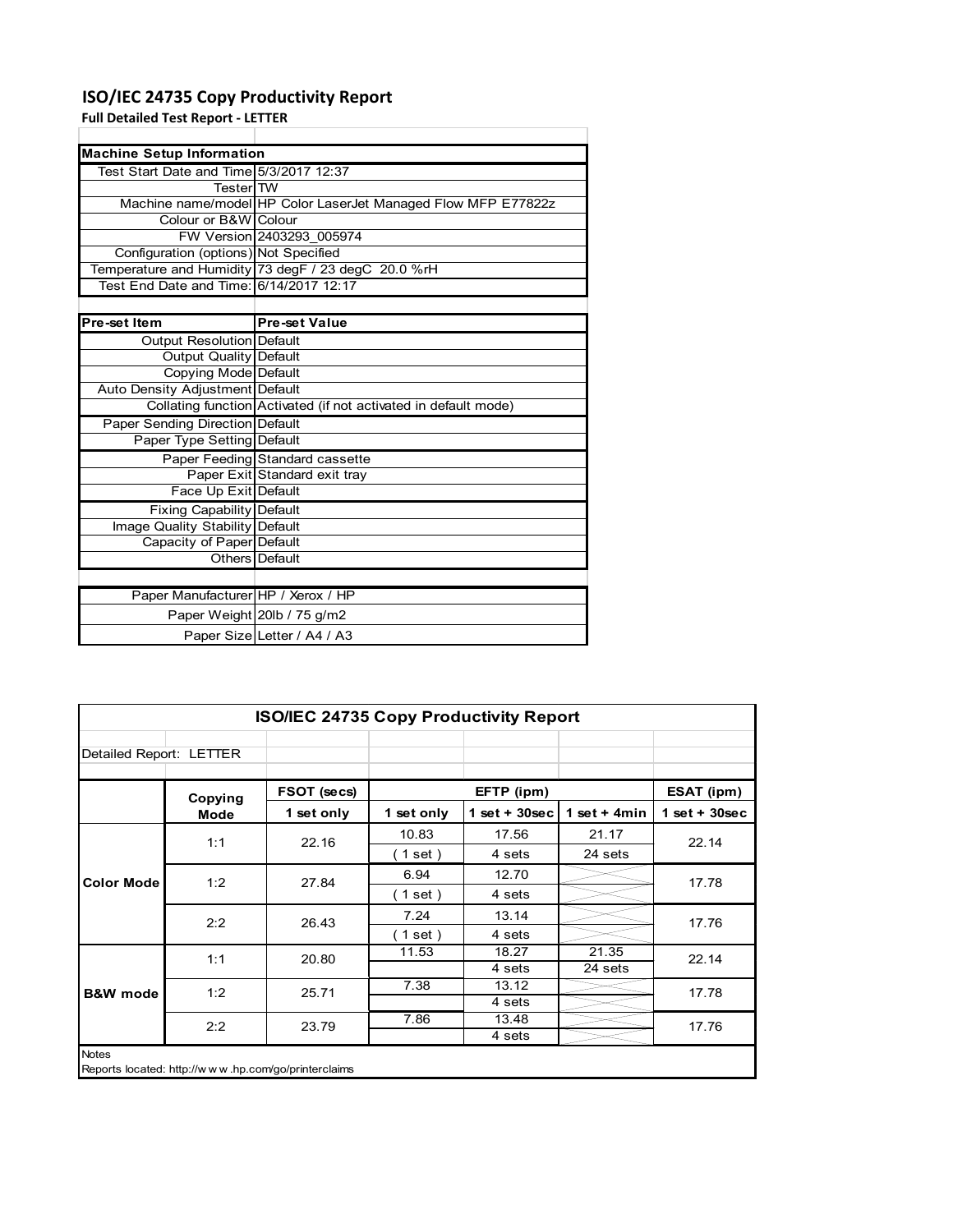# **ISO/IEC 24735 Copy Productivity Report**

**Full Detailed Test Report ‐ A4**

| <b>Machine Setup Information</b>        |                                                                 |
|-----------------------------------------|-----------------------------------------------------------------|
| Test Start Date and Time 5/3/2017 12:37 |                                                                 |
| <b>Tester</b> TW                        |                                                                 |
|                                         | Machine name/model HP Color LaserJet Managed Flow MFP E77822z   |
| Colour or B&W Colour                    |                                                                 |
|                                         | FW Version 2403293 005974                                       |
| Configuration (options) Not Specified   |                                                                 |
|                                         | Temperature and Humidity 73 degF / 23 degC 20.0 %rH             |
| Test End Date and Time: 6/14/2017 12:17 |                                                                 |
|                                         |                                                                 |
| Pre-set Item                            | <b>Pre-set Value</b>                                            |
| Output Resolution Default               |                                                                 |
| <b>Output Quality Default</b>           |                                                                 |
| Copying Mode Default                    |                                                                 |
| Auto Density Adjustment Default         |                                                                 |
|                                         | Collating function Activated (if not activated in default mode) |
| Paper Sending Direction Default         |                                                                 |
| Paper Type Setting Default              |                                                                 |
|                                         | Paper Feeding Standard cassette                                 |
|                                         | Paper Exit Standard exit tray                                   |
| Face Up Exit Default                    |                                                                 |
| <b>Fixing Capability Default</b>        |                                                                 |
| Image Quality Stability Default         |                                                                 |
| Capacity of Paper Default               |                                                                 |
|                                         | Others Default                                                  |
|                                         |                                                                 |
| Paper Manufacturer HP / Xerox / HP      |                                                                 |
|                                         | Paper Weight 20lb / 75 g/m2                                     |
|                                         | Paper Size Letter / A4 / A3                                     |

| <b>ISO/IEC 24735 Copy Productivity Report</b>                       |         |             |            |                 |                 |                 |  |  |
|---------------------------------------------------------------------|---------|-------------|------------|-----------------|-----------------|-----------------|--|--|
| Detailed Report: A4                                                 |         |             |            |                 |                 |                 |  |  |
|                                                                     | Copying | FSOT (secs) |            | EFTP (ipm)      |                 | ESAT (ipm)      |  |  |
|                                                                     | Mode    | 1 set only  | 1 set only | $1$ set + 30sec | 1 set + 4 $min$ | $1$ set + 30sec |  |  |
|                                                                     | 1:1     | 21.82       | 10.99      | 17.67           | 21.01           | 22.12           |  |  |
|                                                                     |         |             | (1 set)    | 4 sets          | 24 sets         |                 |  |  |
| Colour                                                              | 1:2     | 28.69       | 6.78       | 12.86           |                 | 17.84           |  |  |
| Mode                                                                |         |             | (1 set)    | 4 sets          |                 |                 |  |  |
|                                                                     | 2:2     | 25.61       | 7.40       | 13.22           |                 | 17.84           |  |  |
|                                                                     |         |             | (1 set)    | 4 sets          |                 |                 |  |  |
|                                                                     | 1:1     | 19.89       | 12.07      | 18.25           | 21.38           | 22.14           |  |  |
|                                                                     |         |             |            | 4 sets          | 24 sets         |                 |  |  |
| <b>B&amp;W</b> mode                                                 | 1:2     | 25.58       | 7.42       | 13.04           |                 | 17.86           |  |  |
|                                                                     |         |             |            | 4 sets          |                 |                 |  |  |
|                                                                     | 2:2     | 24.09       | 7.78       | 13.58           |                 | 17.84           |  |  |
|                                                                     |         |             |            | 4 sets          |                 |                 |  |  |
| <b>Notes</b><br>Reports located: http://www.hp.com/go/printerclaims |         |             |            |                 |                 |                 |  |  |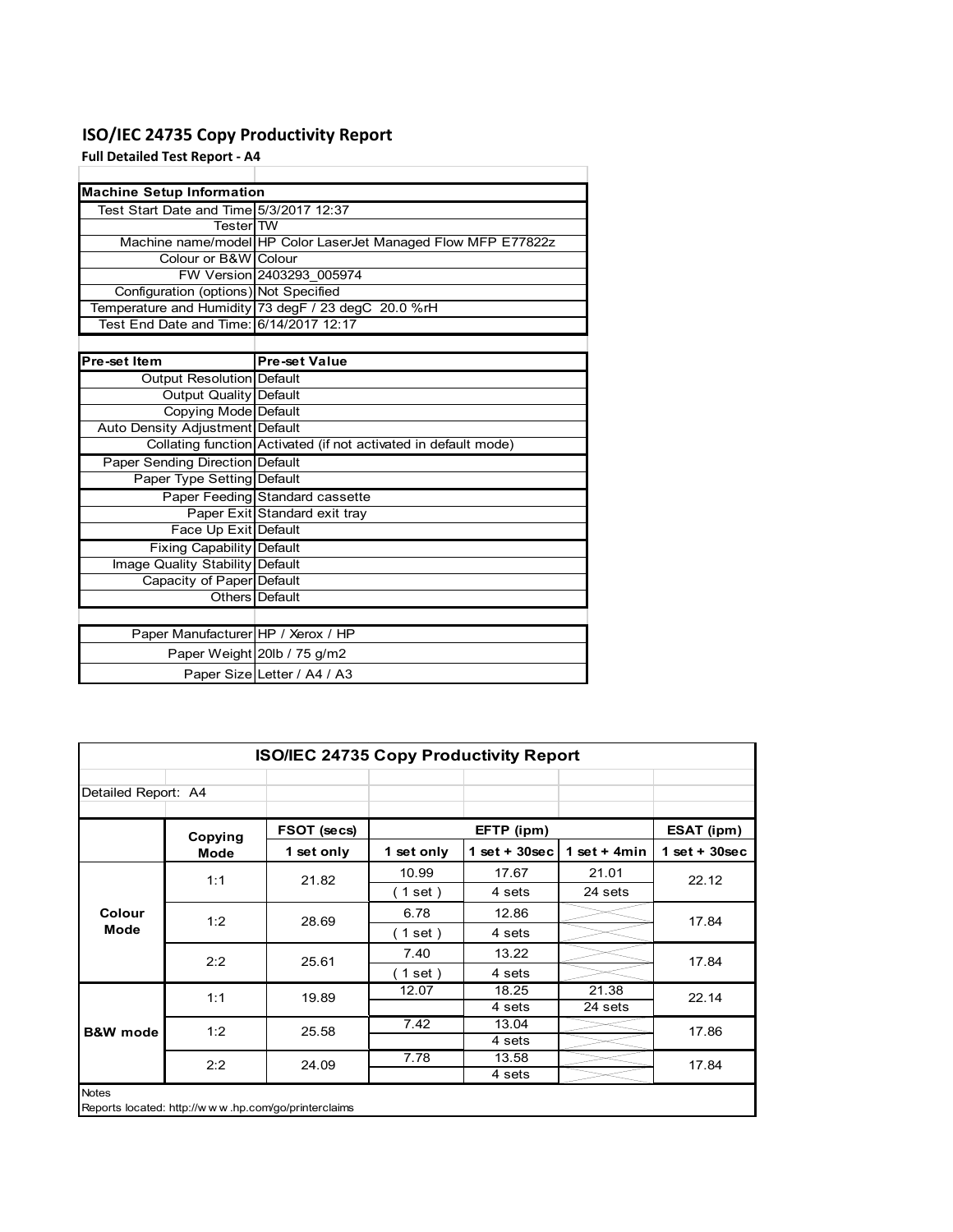# **ISO/IEC 17991 Scanning Productivity Report Full Detailed Test Report ‐ LETTER Machine Setup Information**

|            | <b>Machine Setup Information</b> |                                            |  |  |  |  |
|------------|----------------------------------|--------------------------------------------|--|--|--|--|
|            | <b>Test Start Date and Time</b>  | 5/4/2017 11:13                             |  |  |  |  |
|            | Tester                           | TW                                         |  |  |  |  |
|            | Machine name/model               | HP Color LaserJet Managed Flow MFP E77822z |  |  |  |  |
|            | Colour or B&W                    | Colour                                     |  |  |  |  |
|            | Configuration (options)          | Default                                    |  |  |  |  |
|            | emperature and Humidity          | 73 degF / 23 degC 20.0 %rH                 |  |  |  |  |
|            | Voltage                          | 110V                                       |  |  |  |  |
|            | Test End Date and Time           | 5/10/2017 9:15                             |  |  |  |  |
|            |                                  |                                            |  |  |  |  |
|            | <b>Preset Item</b>               | <b>Preset Value</b>                        |  |  |  |  |
|            | Scanning resolution              | default (200 dpi)                          |  |  |  |  |
|            | Colour or grey scale/B&W         | default (colour)                           |  |  |  |  |
| Mode       | Duplex / simplex                 | default (simplex)                          |  |  |  |  |
|            | Original page size               | default (A4)                               |  |  |  |  |
| and        | Paper feed orientation           | default (long edge)                        |  |  |  |  |
| Setting    | Scan destination                 | default (shared network)                   |  |  |  |  |
|            | Storing File Type                | default (PDF-multi)                        |  |  |  |  |
|            | Auto scan quality adjustment     | default (factory preset default setting)   |  |  |  |  |
|            | Paper feed direction             | default (long edge)                        |  |  |  |  |
| <b>ADF</b> |                                  |                                            |  |  |  |  |
| Paper-path | Output orientation               | default                                    |  |  |  |  |

| ISO/IEC 17991 - Scan Summary Report: ADF Productivity Measurement |                |                      |              |                           |  |  |  |
|-------------------------------------------------------------------|----------------|----------------------|--------------|---------------------------|--|--|--|
| <b>Summary Report: Letter</b>                                     |                |                      |              |                           |  |  |  |
|                                                                   |                | <b>Scanning Mode</b> |              | <b>Measurement result</b> |  |  |  |
|                                                                   | File format    | Resolution           | Scanning     | scESAT 30secA             |  |  |  |
|                                                                   | version        |                      | side         | (ipm)                     |  |  |  |
| Colour                                                            | <b>PDF 1.4</b> | 200                  | single sided | 122.42                    |  |  |  |
|                                                                   |                |                      | double sided | 250.00                    |  |  |  |
| <b>B&amp;W</b>                                                    | <b>PDF 1.4</b> | 200                  | single sided | 123.83                    |  |  |  |
|                                                                   |                |                      | double sided | 244.96                    |  |  |  |
| <b>Notes</b>                                                      |                |                      |              |                           |  |  |  |

Notes 1) For more information see http://w w w .hp.com/go/printerclaims. 2) For the B/W results, the device scan setting is set to "Scan in B/W".

**ISO/IEC 17991 - Scan Summary Report: Network Folder Productivity Measurement**

| <b>Summary Report: Letter</b> |                      |            |              |                           |                  |               |  |
|-------------------------------|----------------------|------------|--------------|---------------------------|------------------|---------------|--|
|                               | <b>Scanning Mode</b> |            |              | <b>Measurement result</b> |                  |               |  |
|                               | File format          | Resolution | Scanning     | scEFTP 30secF             | File size 30secF | Number of     |  |
|                               | version              |            | side         | (ipm)                     | (Mbyte)          | Sets (30secF) |  |
| Colour                        | <b>PDF 1.4</b>       | 200        | single sided | 65.80                     | 10.55            | 17.00         |  |
|                               |                      |            | double sided | 74.34                     | 21.22            | 35.00         |  |
| B&W                           | <b>PDF 1.4</b>       | 200        | single sided | 88.73                     | 3.18             | 17.00         |  |
|                               |                      |            | double sided | 149.48                    | 5.96             | 33.00         |  |
| Notes                         |                      |            |              |                           |                  |               |  |

┓

Notes 1) For more information see http://w w w .hp.com/go/printerclaims. 2) For the B/W results, the device scan setting is set to "Scan in B/W".

| ISO/IEC 17991 - Scan Full Report: ADF Productivity Measurement |                        |                      |                  |                       |                           |                        |  |  |
|----------------------------------------------------------------|------------------------|----------------------|------------------|-----------------------|---------------------------|------------------------|--|--|
| <b>Summary Report: Letter</b>                                  |                        |                      |                  |                       |                           |                        |  |  |
|                                                                |                        | <b>Scanning Mode</b> |                  |                       | <b>Measurement result</b> |                        |  |  |
|                                                                | File format<br>version | Resolution           | Scanning<br>side | scFFTP 1setA<br>(ipm) | scEETP 30secA<br>(ipm)    | scESAT 30secA<br>(ipm) |  |  |
| Colour                                                         | <b>PDF 1.4</b><br>200  |                      | single sided     | 40.20                 | 109.38                    | 122.42                 |  |  |
|                                                                |                        |                      | double sided     | 49.03                 | 223.04                    | 250                    |  |  |
| <b>B&amp;W</b>                                                 | <b>PDF 1.4</b>         | 200                  | single sided     | 37.50                 | 108.6                     | 123.83                 |  |  |
|                                                                |                        |                      | double sided     | 46.40                 | 215.32                    | 244.96                 |  |  |
| <b>Notes</b>                                                   |                        |                      |                  |                       |                           |                        |  |  |

Notes 1) For more information see http://w w w .hp.com/go/printerclaims. 2) For the B/W results, the device scan setting is set to "Scan in B/W".

| ISO/IEC 17991 - Scan Full Report: Network Folder Productivity Measurement |                        |                      |                  |                           |                        |                             |                               |  |
|---------------------------------------------------------------------------|------------------------|----------------------|------------------|---------------------------|------------------------|-----------------------------|-------------------------------|--|
| <b>Summary Report: Letter</b>                                             |                        |                      |                  |                           |                        |                             |                               |  |
|                                                                           |                        | <b>Scanning Mode</b> |                  | <b>Measurement result</b> |                        |                             |                               |  |
|                                                                           | File format<br>version | Resolution           | Scanning<br>side | scFFTP 1setF<br>(ipm)     | scEFTP 30secF<br>(ipm) | File size 30secF<br>(Mbyte) | Number of<br>Sets<br>(30secF) |  |
| Colour                                                                    | <b>PDF 1.4</b>         | 200                  | single sided     | 24.00                     | 65.80                  | 10.55                       | 17                            |  |
|                                                                           |                        |                      | double sided     | 26.66                     | 74.34                  | 21.22                       | 35                            |  |
| <b>B&amp;W</b>                                                            | <b>PDF 1.4</b>         | 200                  | single sided     | 24.00                     | 88.73                  | 3.18                        | 17                            |  |
|                                                                           |                        |                      | double sided     | 30.00                     | 149.48                 | 5.96                        | 33                            |  |
| <b>Notes</b>                                                              |                        |                      |                  |                           |                        |                             |                               |  |

|            | <b>Test System Parameters</b> |                                                       |  |  |  |
|------------|-------------------------------|-------------------------------------------------------|--|--|--|
|            | Item                          | Value                                                 |  |  |  |
|            | Computer name                 | HP Compaq Elite 8300 Small Form Factor                |  |  |  |
|            | Processor                     | Intel Core i7 -3770, 3.4 GHz                          |  |  |  |
|            | System Chip Set               | Intel C216 Chipset Family SMBus Host Controller       |  |  |  |
|            | <b>System Board</b>           | System devices, default system BIOS                   |  |  |  |
|            | <b>System Memory</b>          | 4 GB                                                  |  |  |  |
| System     | Hard Drive Subsystem          | Standard disk drive (Seagate)                         |  |  |  |
|            | Video Subsystem               | AMD Radeon HD 6350                                    |  |  |  |
|            | Optical Drive                 | HP DVD A DH16aCSHR ATA                                |  |  |  |
|            | I/O Subsystem                 | <b>Builtin</b>                                        |  |  |  |
|            | <b>USB Subsystem</b>          | USB 2.0/3.0                                           |  |  |  |
|            | Operating System              | Windows 7 Business/Ultimate, 64 bit, Build 7601, SP 1 |  |  |  |
|            | I ocation of network folder   | PC                                                    |  |  |  |
|            | Internet Protocol             | IP <sub>v4</sub>                                      |  |  |  |
| Scanning   | <b>Transfer Protocol</b>      | <b>SMB</b>                                            |  |  |  |
| Device     | Hub                           | Trendnet Router and Gbit Switch                       |  |  |  |
| Connection | Network Speed                 | TCP 10/1000 Mbit Ethernet                             |  |  |  |
|            | <b>Connetion Cable</b>        | Cat6 Straight cable                                   |  |  |  |
|            | Wireless router               | No use                                                |  |  |  |
|            | Others                        | No use                                                |  |  |  |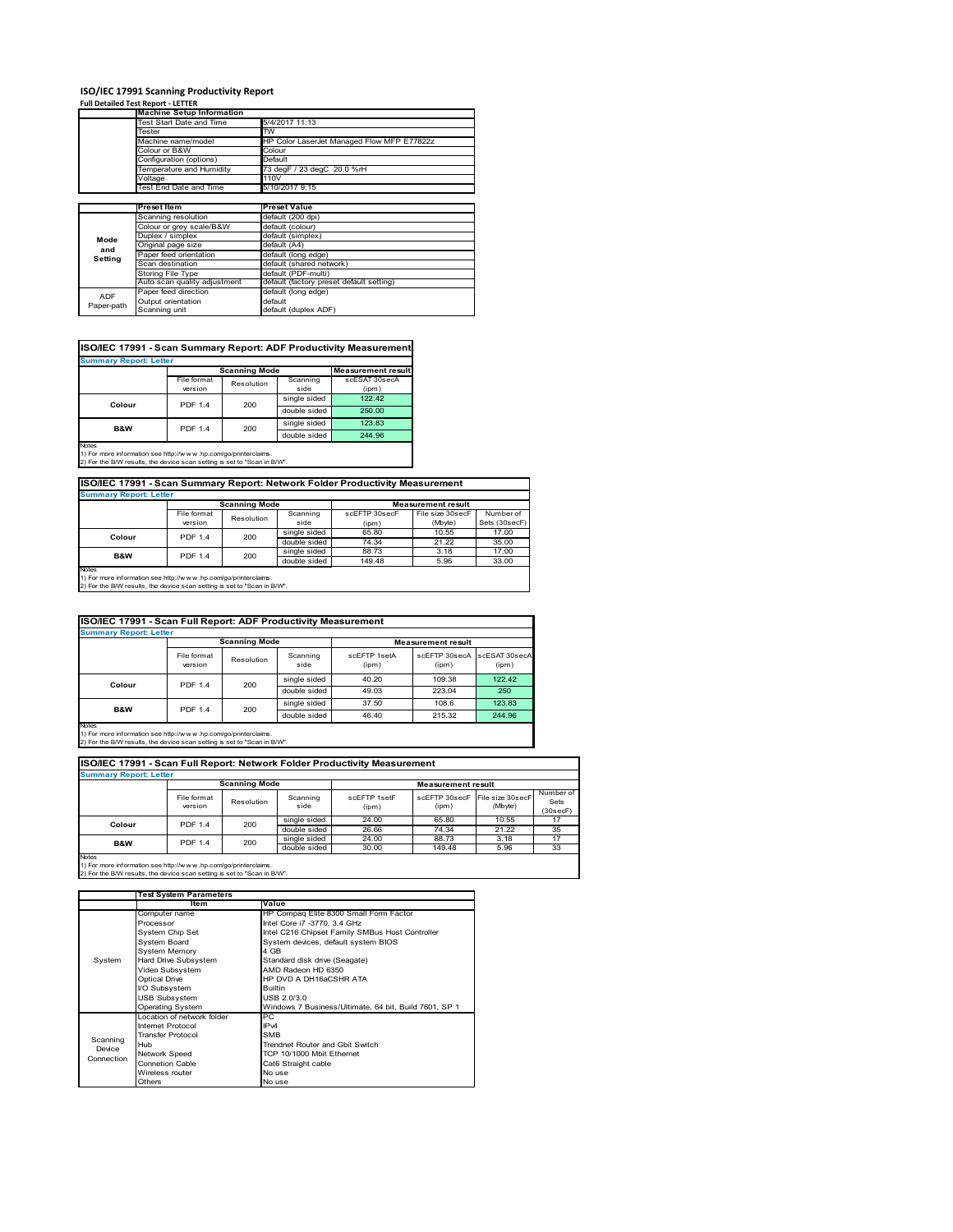### **ISO/IEC 17991 Scanning Productivity Report**

| Full Detailed Test Report - A4 |                                  |                                            |  |  |  |
|--------------------------------|----------------------------------|--------------------------------------------|--|--|--|
|                                | <b>Machine Setup Information</b> |                                            |  |  |  |
|                                | Test Start Date and Time         | 5/4/2017 11:13                             |  |  |  |
|                                | Tester                           | <b>TW</b>                                  |  |  |  |
|                                | Machine name/model               | HP Color LaserJet Managed Flow MFP E77822z |  |  |  |
|                                | Colour or B&W                    | Colour                                     |  |  |  |
|                                | Configuration (options)          | Default                                    |  |  |  |
|                                | Temperature and Humidity         | 73 degF / 23 degC 20.0 %rH                 |  |  |  |
|                                | Voltage                          | 110V                                       |  |  |  |
|                                | Test End Date and Time           | 5/10/2017 9:15                             |  |  |  |
|                                |                                  |                                            |  |  |  |
|                                | <b>Preset Item</b>               | <b>Preset Value</b>                        |  |  |  |
|                                | Scanning resolution              | default (200 dpi)                          |  |  |  |
|                                | Colour or grey scale/B&W         | default (colour)                           |  |  |  |
| Mode                           | Duplex / simplex                 | default (simplex)                          |  |  |  |
| and                            | Original page size               | default (A4)                               |  |  |  |
| Setting                        | Paper feed orientation           | default (long edge)                        |  |  |  |
|                                | Scan destination                 | default (shared network)                   |  |  |  |
|                                | Storing File Type                | default (PDF-multi)                        |  |  |  |
|                                | Auto scan quality adjustment     | default (factory preset default setting)   |  |  |  |
| <b>ADF</b>                     | Paper feed direction             | default (long edge)                        |  |  |  |
| Paper-path                     | Output orientation               | default                                    |  |  |  |
|                                | Scanning unit                    | default (duplex ADF)                       |  |  |  |

## **ISO/IEC 17991 - Scan Summary Report: ADF Productivity Measurement**

| <b>Summary Report: A4</b> |                        |                      |                  |                           |  |  |  |
|---------------------------|------------------------|----------------------|------------------|---------------------------|--|--|--|
|                           |                        | <b>Scanning Mode</b> |                  | <b>Measurement result</b> |  |  |  |
|                           | File format<br>version | Resolution           | Scanning<br>side | scESAT 30secA<br>(ipm)    |  |  |  |
| Colour                    | <b>PDF 1.4</b>         | 200                  | single sided     | 122.54                    |  |  |  |
|                           |                        |                      | double sided     | 248.14                    |  |  |  |
| <b>B&amp;W</b>            | <b>PDF 1.4</b>         | 200                  | single sided     | 122.67                    |  |  |  |
|                           |                        |                      | double sided     | 247.62                    |  |  |  |
| <b>Notes</b>              |                        |                      |                  |                           |  |  |  |

1) For more information see http://w w w .hp.com/go/printerclaims. 2) For the B/W results, the device scan setting is set to "Scan in B/W".

## **ISO/IEC 17991 - Scan Summary Report: Network Folder Productivity Measurement Summary Report: A4**

| <b>BUILDIARY INCLUIL AT</b> |                      |            |              |                           |                  |               |  |
|-----------------------------|----------------------|------------|--------------|---------------------------|------------------|---------------|--|
|                             | <b>Scanning Mode</b> |            |              | <b>Measurement result</b> |                  |               |  |
|                             | File format          | Resolution | Scanning     | scEETP 30secE             | File size 30secF | Number of     |  |
|                             | version              |            | side         | (ipm)                     | (Mbyte)          | Sets (30secF) |  |
| Colour                      | <b>PDF 1.4</b>       | 200        | single sided | 69.09                     | 10.68            | 19.00         |  |
|                             |                      |            | double sided | 77.27                     | 18.60            | 33.00         |  |
| <b>B&amp;W</b>              | <b>PDF 1.4</b>       | 200        | single sided | 90.95                     | 3.51             | 18.00         |  |
|                             |                      |            | double sided | 156.84                    | 6.18             | 33.00         |  |
| <b>Notes</b>                |                      |            |              |                           |                  |               |  |

Notes 1) For more information see http://w w w .hp.com/go/printerclaims. 2) For the B/W results, the device scan setting is set to "Scan in B/W".

| ISO/IEC 17991 - Scan Full Report: ADF Productivity Measurement |                        |                      |                  |                       |                           |                        |  |
|----------------------------------------------------------------|------------------------|----------------------|------------------|-----------------------|---------------------------|------------------------|--|
| <b>Summary Report: A4</b>                                      |                        |                      |                  |                       |                           |                        |  |
|                                                                |                        | <b>Scanning Mode</b> |                  |                       | <b>Measurement result</b> |                        |  |
|                                                                | File format<br>version | Resolution           | Scanning<br>side | scFFTP 1setA<br>(ipm) | scEFTP 30secA<br>(ipm)    | scESAT 30secA<br>(ipm) |  |
| <b>PDF 1.4</b><br>Colour                                       |                        | 200                  | single sided     | 39.97                 | 111.76                    | 122.54                 |  |
|                                                                |                        |                      | double sided     | 49.43                 | 220.57                    | 248.14                 |  |
| <b>B&amp;W</b>                                                 | <b>PDF 1.4</b>         | 200                  | single sided     | 34.86                 | 109.15                    | 122.67                 |  |
|                                                                |                        |                      | double sided     | 41.95                 | 218.63                    | 247.62                 |  |
| Notes                                                          |                        |                      |                  |                       |                           |                        |  |

Notes 1) For more information see http://w w w .hp.com/go/printerclaims. 2) For the B/W results, the device scan setting is set to "Scan in B/W".

| ISO/IEC 17991 - Scan Full Report: Network Folder Productivity Measurement |                                 |            |                  |                       |                                         |         |                               |
|---------------------------------------------------------------------------|---------------------------------|------------|------------------|-----------------------|-----------------------------------------|---------|-------------------------------|
| <b>Summary Report: A4</b>                                                 |                                 |            |                  |                       |                                         |         |                               |
| <b>Scanning Mode</b><br><b>Measurement result</b>                         |                                 |            |                  |                       |                                         |         |                               |
|                                                                           | File format<br>version          | Resolution | Scanning<br>side | scFFTP 1setF<br>(ipm) | scEFTP 30secF File size 30secF<br>(ipm) | (Mbyte) | Number of<br>Sets<br>(30secF) |
|                                                                           | 200<br><b>PDF 1.4</b><br>Colour |            | single sided     | 20.13                 | 69.09                                   | 10.68   | 19                            |
|                                                                           |                                 |            | double sided     | 26.66                 | 77.27                                   | 18.60   | 33                            |
| <b>B&amp;W</b>                                                            | <b>PDF 1.4</b>                  | 200        | single sided     | 24.23                 | 90.95                                   | 3.51    | 18                            |
|                                                                           |                                 |            | double sided     | 26.66                 | 156.84                                  | 6.18    | 33                            |
| <b>Notes</b>                                                              |                                 |            |                  |                       |                                         |         |                               |

|            | <b>Test System Parameters</b> |                                                       |  |  |
|------------|-------------------------------|-------------------------------------------------------|--|--|
|            | ltem                          | Value                                                 |  |  |
|            | Computer name                 | HP Compaq Elite 8300 Small Form Factor                |  |  |
|            | Processor                     | Intel Core i7 -3770, 3.4 GHz                          |  |  |
|            | System Chip Set               | Intel C216 Chipset Family SMBus Host Controller       |  |  |
|            | System Board                  | System devices, default system BIOS                   |  |  |
|            | <b>System Memory</b>          | 4 GB                                                  |  |  |
| System     | Hard Drive Subsystem          | Standard disk drive (Seagate)                         |  |  |
|            | Video Subsystem               | AMD Radeon HD 6350                                    |  |  |
|            | <b>Optical Drive</b>          | HP DVD A DH16aCSHR ATA                                |  |  |
|            | I/O Subsystem                 | <b>Builtin</b>                                        |  |  |
|            | <b>USB Subsystem</b>          | USB 2.0/3.0                                           |  |  |
|            | <b>Operating System</b>       | Windows 7 Business/Ultimate, 64 bit, Build 7601, SP 1 |  |  |
|            | I ocation of network folder   | РC                                                    |  |  |
|            | <b>Internet Protocol</b>      | IP <sub>v4</sub>                                      |  |  |
| Scanning   | <b>Transfer Protocol</b>      | <b>SMB</b>                                            |  |  |
| Device     | Hub                           | Trendnet Router and Gbit Switch                       |  |  |
| Connection | Network Speed                 | TCP 10/1000 Mbit Ethernet                             |  |  |
|            | <b>Connetion Cable</b>        | Cat6 Straight cable                                   |  |  |
|            | Wireless router               | No use                                                |  |  |
|            | Others                        | No use                                                |  |  |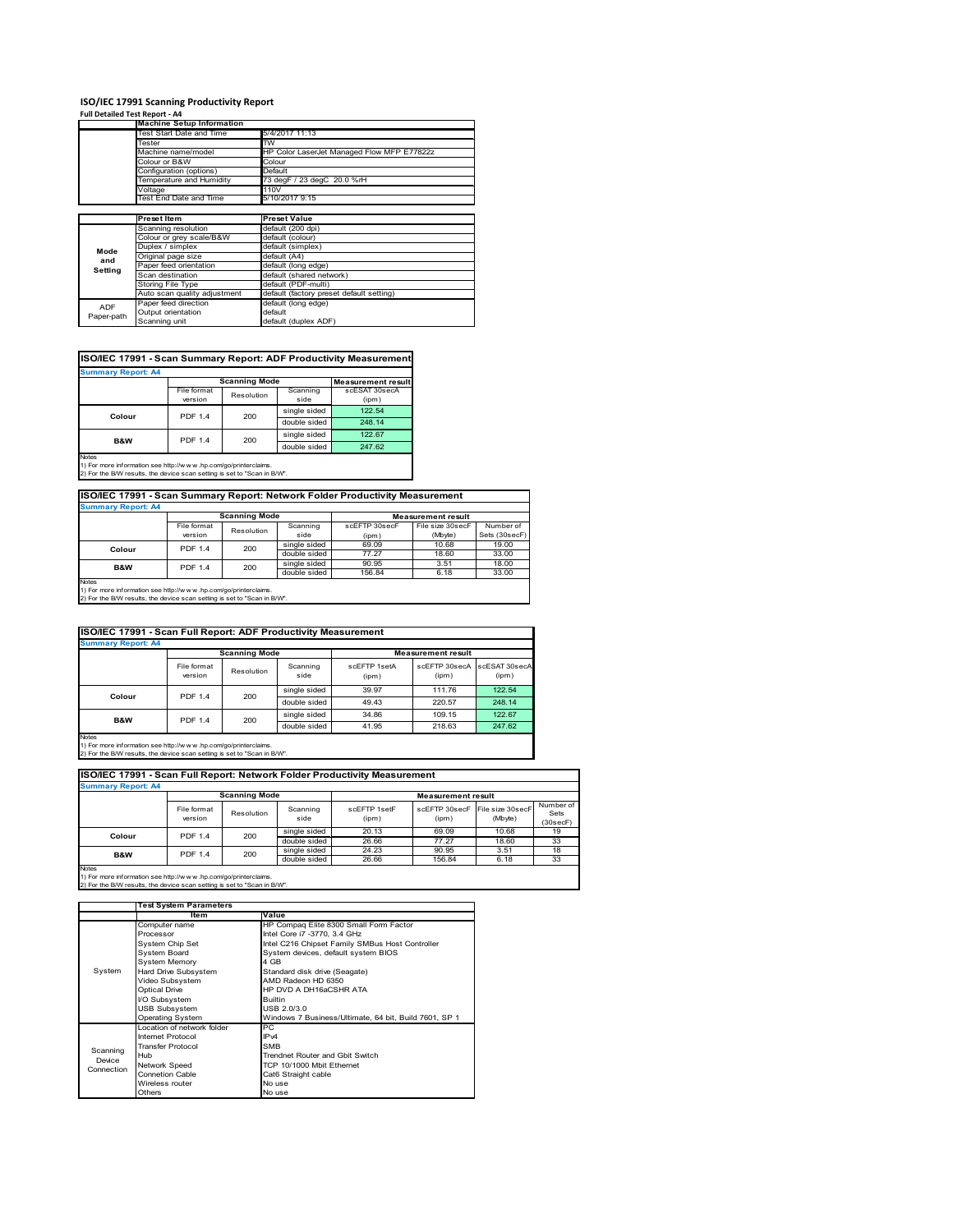### **ISO/IEC 17991 Scanning Productivity Report**

| Full Detailed Test Report - Tabloid |
|-------------------------------------|
|-------------------------------------|

|            | <b>Machine Setup Information</b> |                                            |  |  |
|------------|----------------------------------|--------------------------------------------|--|--|
|            | Test Start Date and Time         | 5/4/2017 11:13                             |  |  |
|            | Tester                           | TW                                         |  |  |
|            | Machine name/model               | HP Color LaserJet Managed Flow MFP E77822z |  |  |
|            | Colour or B&W                    | Colour                                     |  |  |
|            | Configuration (options)          | Default                                    |  |  |
|            | Temperature and Humidity         | 73 degF / 23 degC 20.0 %rH                 |  |  |
|            | Voltage                          | 110V                                       |  |  |
|            | Test End Date and Time           | 5/10/2017 9:15                             |  |  |
|            |                                  |                                            |  |  |
|            | <b>Preset Item</b>               | <b>Preset Value</b>                        |  |  |
|            | Scanning resolution              | default (200 dpi)                          |  |  |
|            | Colour or grey scale/B&W         | default (colour)                           |  |  |
| Mode       | Duplex / simplex                 | default (simplex)                          |  |  |
| and        | Original page size               | default (A4)                               |  |  |
| Setting    | Paper feed orientation           | default (long edge)                        |  |  |
|            | Scan destination                 | default (shared network)                   |  |  |
|            | <b>Storing File Type</b>         | default (PDF-multi)                        |  |  |
|            | Auto scan quality adjustment     | default (factory preset default setting)   |  |  |
| <b>ADF</b> | Paper feed direction             | default (long edge)                        |  |  |
| Paper-path | Output orientation               | default                                    |  |  |
|            | Scanning unit                    | default (duplex ADF)                       |  |  |

## **ISO/IEC 17991 - Scan Summary Report: ADF Productivity Measurement**

| <b>Summary Report: Tabloid</b> |                        |                      |                  |                           |  |  |
|--------------------------------|------------------------|----------------------|------------------|---------------------------|--|--|
|                                |                        | <b>Scanning Mode</b> |                  | <b>Measurement result</b> |  |  |
|                                | File format<br>version | Resolution           | Scanning<br>side | scESAT 30secA<br>(ipm)    |  |  |
| Colour                         | <b>PDF 1.4</b>         | 200                  | single sided     | 74.15                     |  |  |
|                                |                        |                      | double sided     | 150.01                    |  |  |
| <b>B&amp;W</b>                 | <b>PDF 1.4</b>         | 200                  | single sided     | 73.42                     |  |  |
|                                |                        |                      | double sided     | 149.71                    |  |  |
| <b>Notes</b>                   |                        |                      |                  |                           |  |  |

Notes 1) For more information see http://w w w .hp.com/go/printerclaims. 2) For the B/W results, the device scan setting is set to "Scan in B/W".

## **ISO/IEC 17991 - Scan Summary Report: Network Folder Productivity Measurement**

| <b>Summary Report: Tabloid</b> |                      |            |              |                           |                  |                         |  |
|--------------------------------|----------------------|------------|--------------|---------------------------|------------------|-------------------------|--|
|                                | <b>Scanning Mode</b> |            |              | <b>Measurement result</b> |                  |                         |  |
|                                | File format          | Resolution | Scanning     | scEFTP 30secF             | File size 30secF | Number of               |  |
|                                | version              |            | side         | (ipm)                     | (Mbyte)          | Sets (30secF)           |  |
| Colour                         | <b>PDF 1.4</b>       | 200        | single sided | 38.79                     | 12.94            | 12.00                   |  |
|                                |                      |            | double sided | 0.73                      | 13.46            | 21.00<br>12.00<br>22.00 |  |
| <b>B&amp;W</b>                 | <b>PDF 1.4</b>       | 200        | single sided | 54.85                     | 4.18             |                         |  |
|                                |                      |            | double sided | 61.85<br>7.64             |                  |                         |  |
| <b>Notes</b>                   |                      |            |              |                           |                  |                         |  |

Notes 1) For more information see http://w w w .hp.com/go/printerclaims. 2) For the B/W results, the device scan setting is set to "Scan in B/W".

| ISO/IEC 17991 - Scan Full Report: ADF Productivity Measurement |                                |                      |                  |                       |                                      |        |  |  |
|----------------------------------------------------------------|--------------------------------|----------------------|------------------|-----------------------|--------------------------------------|--------|--|--|
|                                                                | <b>Summary Report: Tabloid</b> |                      |                  |                       |                                      |        |  |  |
|                                                                |                                | <b>Scanning Mode</b> |                  |                       | <b>Measurement result</b>            |        |  |  |
|                                                                | File format<br>version         | Resolution           | Scanning<br>side | scFFTP 1setA<br>(ipm) | scEFTP 30secA scESAT 30secA<br>(ipm) | (ipm)  |  |  |
| <b>PDF 1.4</b><br>Colour                                       |                                | 200                  | single sided     | 31.04                 | 67.28                                | 74.15  |  |  |
|                                                                |                                |                      | double sided     | 41.65                 | 132.75                               | 150.01 |  |  |
| <b>B&amp;W</b>                                                 | <b>PDF 1.4</b>                 | 200                  | single sided     | 34.23                 | 66.16                                | 73.42  |  |  |
|                                                                |                                |                      | double sided     | 40.29                 | 132.91                               | 149.71 |  |  |
| <b>Notes</b>                                                   |                                |                      |                  |                       |                                      |        |  |  |

Notes 1) For more information see http://w w w .hp.com/go/printerclaims. 2) For the B/W results, the device scan setting is set to "Scan in B/W".

| ISO/IEC 17991 - Scan Full Report: Network Folder Productivity Measurement |                                                   |            |                  |                       |                                         |         |                               |
|---------------------------------------------------------------------------|---------------------------------------------------|------------|------------------|-----------------------|-----------------------------------------|---------|-------------------------------|
| <b>Summary Report: Tabloid</b>                                            |                                                   |            |                  |                       |                                         |         |                               |
|                                                                           | <b>Scanning Mode</b><br><b>Measurement result</b> |            |                  |                       |                                         |         |                               |
|                                                                           | File format<br>version                            | Resolution | Scanning<br>side | scFFTP 1setF<br>(ipm) | scEFTP 30secF File size 30secF<br>(ipm) | (Mbyte) | Number of<br>Sets<br>(30secF) |
| Colour                                                                    | <b>PDF 1.4</b>                                    | 200        | single sided     | 18.46                 | 38.79                                   | 12.94   | 12                            |
|                                                                           |                                                   |            | double sided     | 16.07                 | 0.73                                    | 13.46   | 21                            |
| <b>B&amp;W</b>                                                            | <b>PDF 1.4</b>                                    | 200        | single sided     | $-2.18$               | 54.85                                   | 4.18    | 12                            |
|                                                                           |                                                   |            | double sided     | 22.90                 | 61.85                                   | 7.64    | 22                            |
| <b>Notes</b>                                                              |                                                   |            |                  |                       |                                         |         |                               |

|            | <b>Test System Parameters</b> |                                                       |  |  |
|------------|-------------------------------|-------------------------------------------------------|--|--|
|            | Item                          | Value                                                 |  |  |
|            | Computer name                 | HP Compaq Elite 8300 Small Form Factor                |  |  |
|            | Processor                     | Intel Core i7 -3770, 3.4 GHz                          |  |  |
|            | System Chip Set               | Intel C216 Chipset Family SMBus Host Controller       |  |  |
|            | <b>System Board</b>           | System devices, default system BIOS                   |  |  |
|            | <b>System Memory</b>          | 4 GB                                                  |  |  |
| System     | Hard Drive Subsystem          | Standard disk drive (Seagate)                         |  |  |
|            | Video Subsystem               | AMD Radeon HD 6350                                    |  |  |
|            | <b>Optical Drive</b>          | HP DVD A DH16aCSHR ATA                                |  |  |
|            | I/O Subsystem                 | <b>Builtin</b>                                        |  |  |
|            | <b>USB Subsystem</b>          | USB 2.0/3.0                                           |  |  |
|            | <b>Operating System</b>       | Windows 7 Business/Ultimate, 64 bit, Build 7601, SP 1 |  |  |
|            | Location of network folder    | РC                                                    |  |  |
|            | Internet Protocol             | IP <sub>v4</sub>                                      |  |  |
| Scanning   | <b>Transfer Protocol</b>      | <b>SMB</b>                                            |  |  |
| Device     | Hub                           | Trendnet Router and Gbit Switch                       |  |  |
| Connection | Network Speed                 | TCP 10/1000 Mbit Ethernet                             |  |  |
|            | <b>Connetion Cable</b>        | Cat6 Straight cable                                   |  |  |
|            | Wireless router               | No use                                                |  |  |
|            | Others                        | No use                                                |  |  |